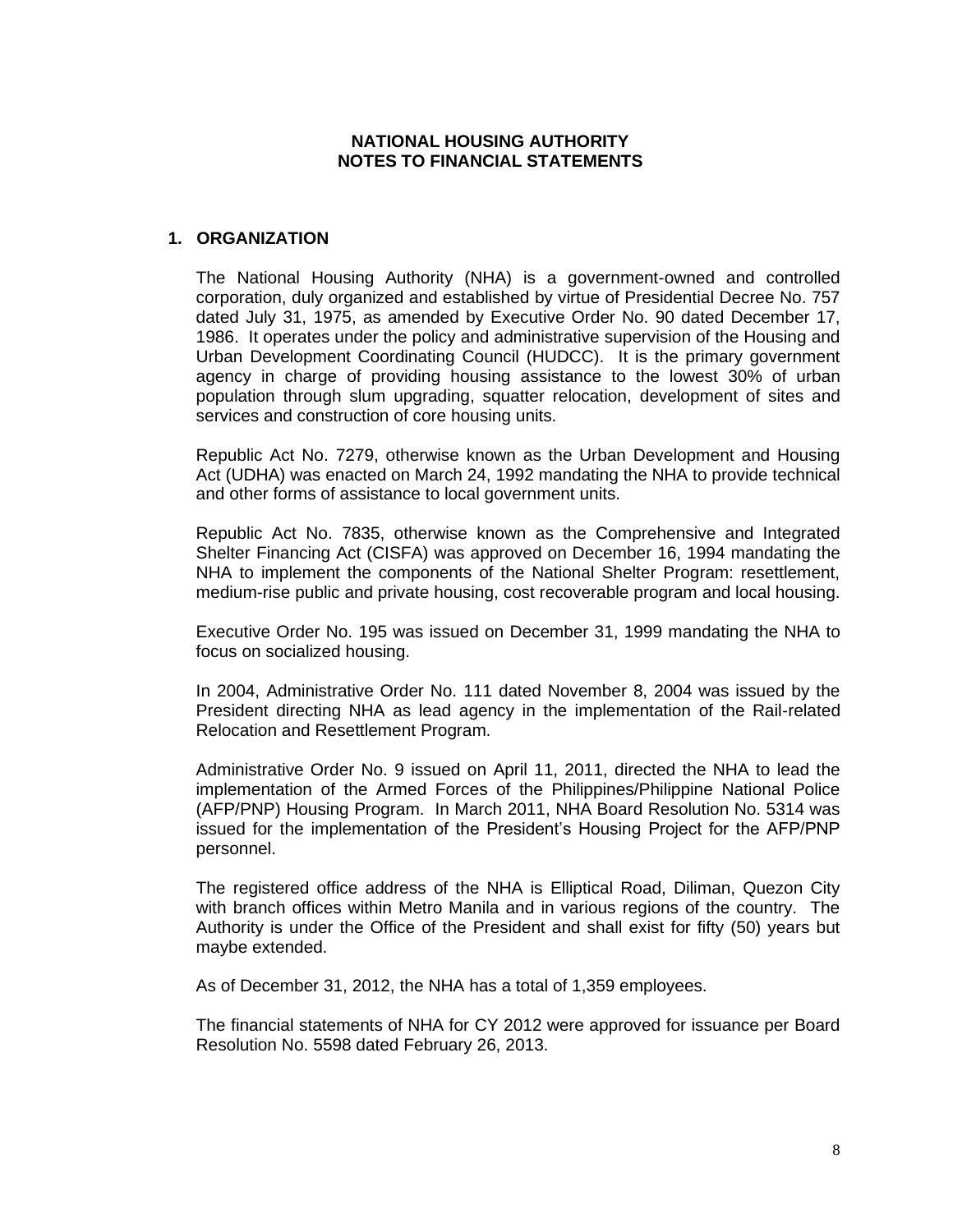# **2. SUMMARY OF SIGNIFICANT ACCOUNTING POLICIES**

### **Consolidation**

The financial statements of the NHA are composed of the accounts of the NHAowned funds and the Comprehensive and Integrated Shelter Financing Act (CISFA) fund which are consolidated quarterly. CISFA funds were released by the Bureau of Treasury for the Local Housing Program and the Medium-Rise Public and Private Housing.

No set of books are being maintained in the provincial, district and project offices. Cash Receipts Register together with copies of Official Receipts and deposit slips are being prepared for collections and the same are submitted to the NHA Accounting Department for recording. Likewise, Monthly Summary of Expenses is submitted together with copies of disbursements and supporting documents for recording.

## Change in Government Accounting System

In compliance with COA Circular Nos. 2004-001 dated May 7, 2004 and COA Circular Letter No. 2004-002 dated April 29, 2004, bearing on the guidelines and procedures on the adoption of the Chart of Accounts under the New Government Accounting System (NGAS) by Government-Owned and/or Controlled Corporations (GOCCs), the NHA implemented the new system effective October 1, 2005. The balances of accounts as of September 30, 2005 were converted to the prescribed chart of accounts.

COA Circular No. 2008-001 dated January 29, 2008, the Revised Philippine Government Chart of Accounts (PGCA) is issued to prescribe the use of a more comprehensive Chart of Accounts to respond to the information needs of government agencies in implementing the New Government Accounting System (NGAS). The NHA reclassified all account balances in the Trial Balance as of March 31, 2008 to the revised chart of accounts.

The Financial Statements as of December 31, 2012 were presented in accordance with the New Government Accounting System (NGAS) to comply with COA Circular No. 2008-03 dated December 24, 2008.

### Cash & Cash Equivalents

Cash includes cash on hand and in banks. Cash equivalents are temporary investments in Treasury Bills with the Bureau of Treasury with maturities of three months or less. Petty cash funds are maintained under the imprest system.

### Investments in Securities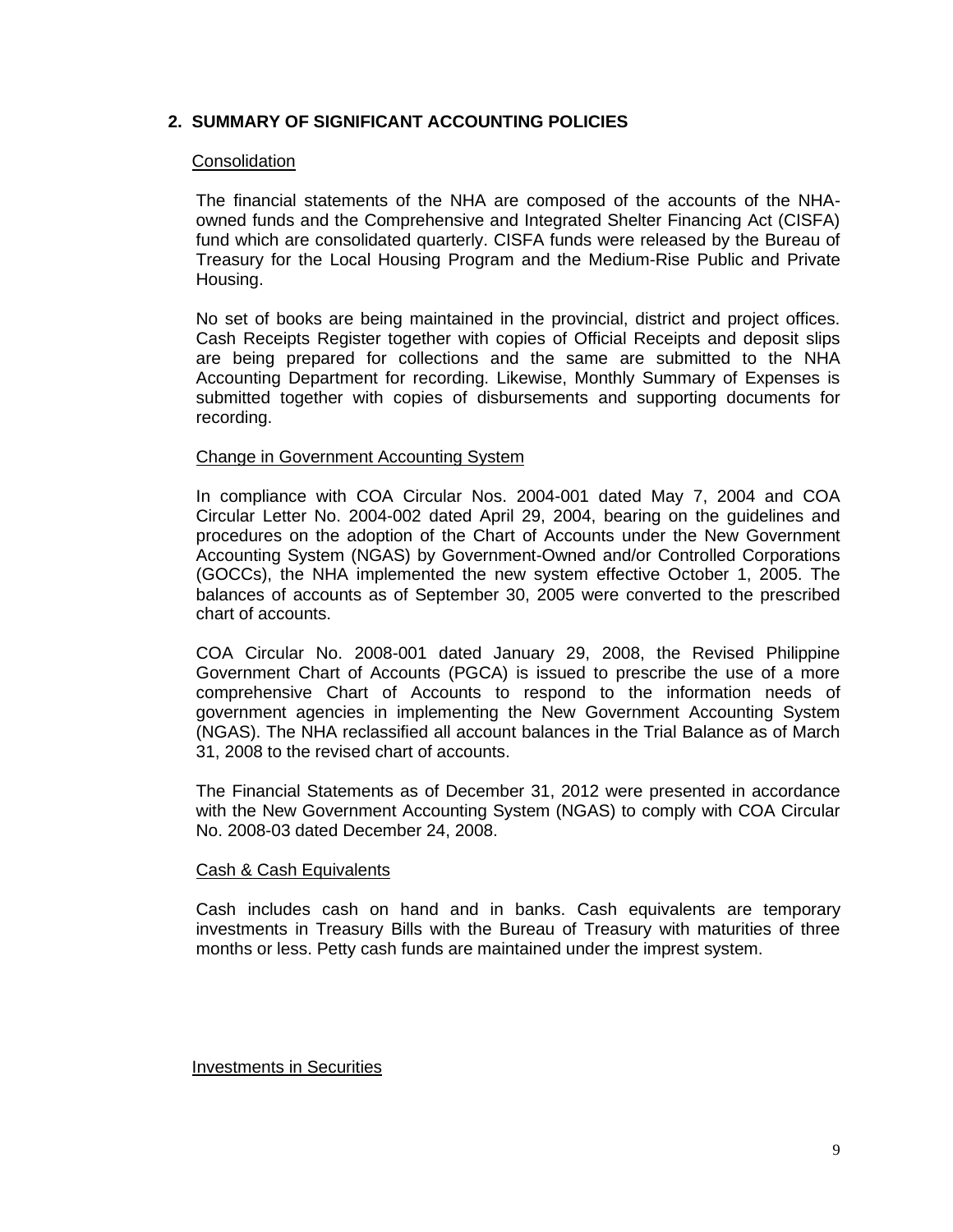Treasury bills with more than 91 days maturity period are classified under Investments in Securities. The investments are recorded at acquisition cost and the interest earned therein is recorded upon maturity.

### Inventories

Inventories in the form of housing projects completed and undergoing development are valued at construction cost plus pre-development costs and expenses for design and supervision. Acquired assets, which represent foreclosed properties, are valued at the total amount due from such account at the time of foreclosure plus all incidental expenses such as legal fees and foreclosure expenses. Supplies and materials are valued at cost using the moving average method.

### Receivables

Receivables are stated at face value, except for rental receivables which is net of allowance for doubtful accounts.

#### Allowance for doubtful accounts

The allowance for doubtful accounts is based on estimated collectability of rental receivable balances. Higher rate of allowance is provided for long-outstanding accounts based on the aging report as follows: 4 to 6 months, 10%; 7 to 12 months, 20%; over 1 year to 3 years, 30%; over 3 years to 5 years, 40%; and over 5 years, 50%.

Allowance for doubtful accounts were set up for dormant receivables from local government units, loans receivables, due from GOCCs, LGUs, and NGAs.

### Property and Equipment

Property and equipment are carried at cost less accumulated depreciation. Significant improvements are capitalized, while cost of maintenance and repairs are charged to expense. When property is disposed, the cost and the related accumulated depreciation are eliminated. Any gain or loss resulting from their disposal is credited or charged to current operations.

#### **Depreciation**

Depreciation is computed using the straight-line method, which recognizes equal periodic charges over the estimated lives of the assets ranging from 5 to 30 years. Estimated salvage value pegged at ten percent (10%) of the acquisition cost is deducted before dividing the same by the estimated useful life. This is in accordance with COA Circular No.2003-007 dated December 11, 2003.

### Recognition of Liability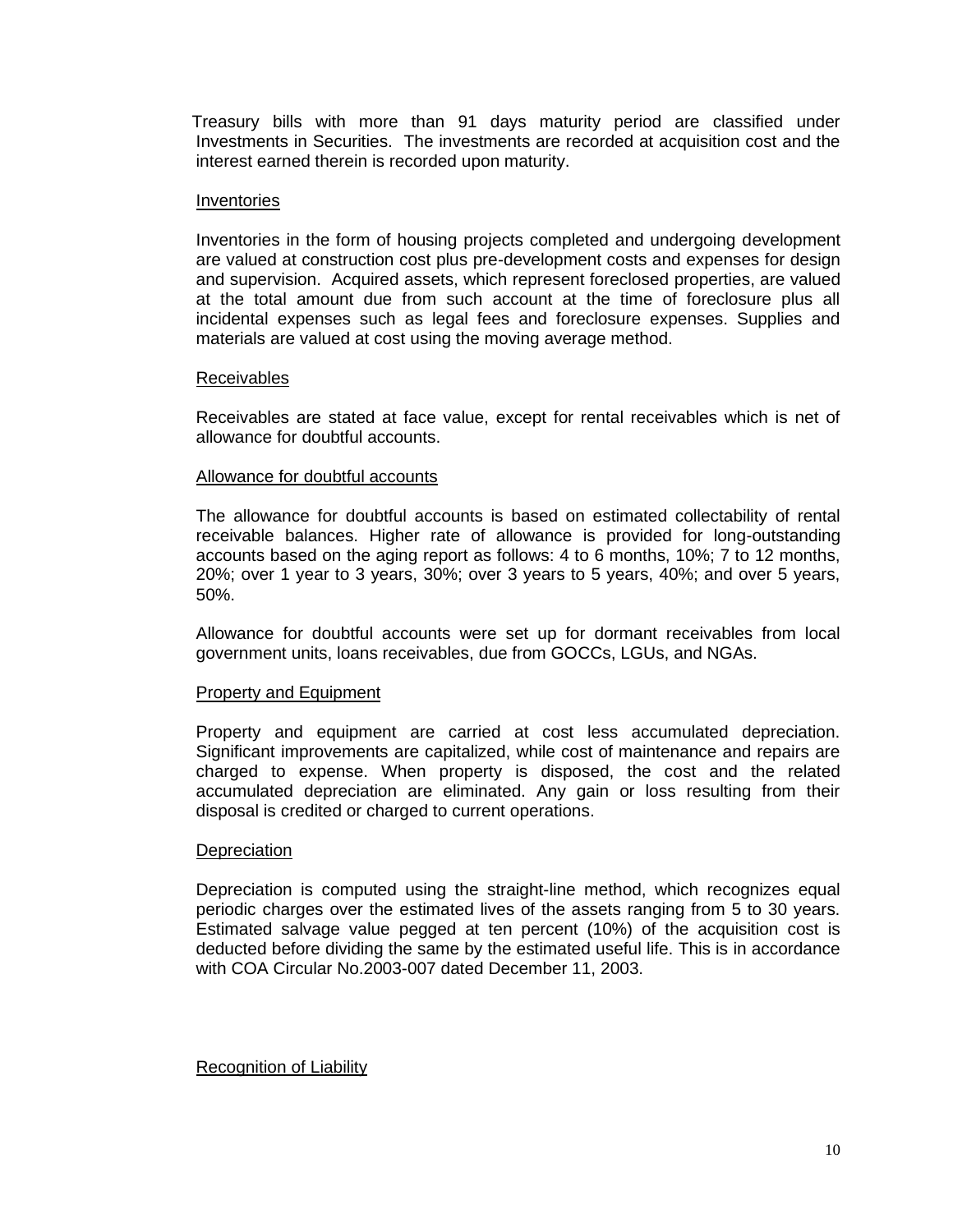Liability is recognized at the time goods are accepted, services are rendered and when supplier/creditor bills are received.

### Borrowing Costs

Borrowing costs for loans used in completed projects are charged to expense while borrowing costs for loans invested in joint venture projects are being capitalized or charged to Investment in Joint Venture account.

#### Taxes and Licenses

Under Republic Act No. 7279, the NHA is exempted from national taxes on sale, exchange or other disposition of real properties under the socialized housing program.

However, NHA is not exempted from the 20% final withholding tax on interest from currency bank deposits, yield, or any other monetary benefits from deposit substitutes, trust funds, and similar arrangements and royalties; and income taxes from transactions not directly related to socialized housing.

#### Recognition of Income and Expenses

The NHA adopts the modified accrual basis of accounting. All expenses are recognized when incurred and reported in the financial statements in the period to which they relate. Income is recognized at the time it is earned and is regarded as applicable to the period in which it is realized.

Time-based accrual policy is being used for uncollected interest. Under this policy, an account shall be accrued for a period of one year only and there will be an automatic stoppage of accruals once the subject account becomes more than one year delinquent.

### Functional and Presentation Currency

The financial statements of the NHA have been prepared using the historical cost basis and are presented in Philippine pesos, which is the NHA's functional and presentation currency.

### Foreign Currency Transactions

The NHA converts into local currency its foreign currency-denominated transactions using, whenever appropriately applicable, the average and actual foreign exchange rate prevailing during the month and date of transaction, respectively. Monetary assets and liabilities that are denominated in foreign currencies are restated using the closing exchange rate at reporting date. Foreign exchange gains and losses arising from foreign currency fluctuations are recognized in profit or loss for the period.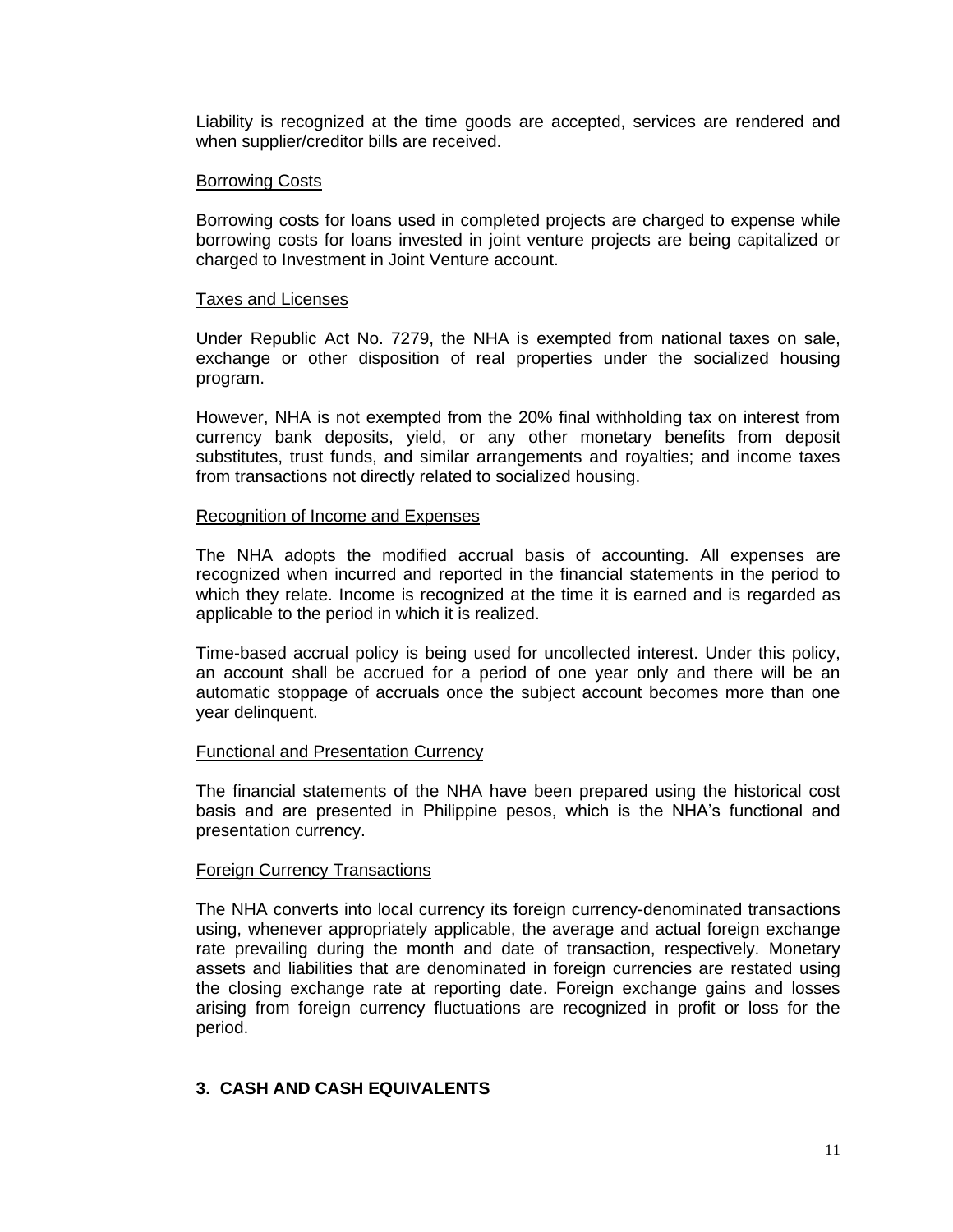The account consists of:

|                     | 2012          | 2011          |  |
|---------------------|---------------|---------------|--|
| Cash on hand        |               |               |  |
| Collecting officers | 7,831,030     | 6,917,115     |  |
| Disbursing officers | 28,963,222    | 38,124,568    |  |
| Petty cash fund     | 163,254       | 151,021       |  |
| Cash in bank        |               |               |  |
| Current             | 1,115,028,273 | 1,918,657,483 |  |
| Savings             | 55,338,252    | 49,317,112    |  |
| Time deposit        | 2,614,885,434 | 1,826,036,510 |  |
|                     | 3,822,209,465 | 3,839,203,809 |  |

*Cash Disbursing Officers* account includes cash advances for special purpose.

The decrease in Cash in Bank-Current Account and consequently an increase in Cash in Bank-Time Deposits was mainly due to transfer of funds for placement to high yield and special savings deposits.

# **4. RECEIVABLES**

This account is composed of the following:

|                                     | 2012          | 2011          |
|-------------------------------------|---------------|---------------|
| Accounts receivable                 |               |               |
| Receivables - Cash sales            | 7,066,894     | 1,010,931     |
| Rental receivables                  | 2,349,090,799 | 2,343,447,331 |
| Receivables - Mortgage sales        | 9,725,868     | 6,256,558     |
| Receivables - Installment sales     | 956,258,089   | 952,663,497   |
| Due from officers & employees       | 343,278       | 475,621       |
| Loans receivable                    |               |               |
| <b>LGUs</b>                         | 20,472,423    | 20,597,685    |
| <b>Others</b>                       | 291,716,862   | 198,614,711   |
| Interest receivable                 | 39,043,570    | 44,690,026    |
| Due from                            |               |               |
| <b>NGAs</b>                         | 184,418,732   | 76,864,397    |
| <b>GOCCs</b>                        | 13,284,609    | 10,840,102    |
| <b>LGUs</b>                         | 127,179,669   | 46,649,225    |
| NGOs/POs                            | 4,331,955     | 2,400,000     |
| Receivables - Disallowances/Charges | 1,592,228     | 2,240,961     |
| Other receivables                   | 41,845,455    | 41,423,850    |
|                                     | 4,046,370,431 | 3,748,174,895 |
| Allowance for doubtful accounts     | 285,058,865)  | (272,931,191) |
|                                     | 3,761,311,566 | 3,475,243,704 |

*Accounts Receivable* represents the current portion due from beneficiaries in various housing projects. The amount of P2.021 million pertains to Rental Receivables from DOTC for the lease of the North Triangle property covered by a Contract of Lease executed in April 1998. In March 2007, DOTC, NHA and MRT Development Corporation executed a Memorandum of Agreement and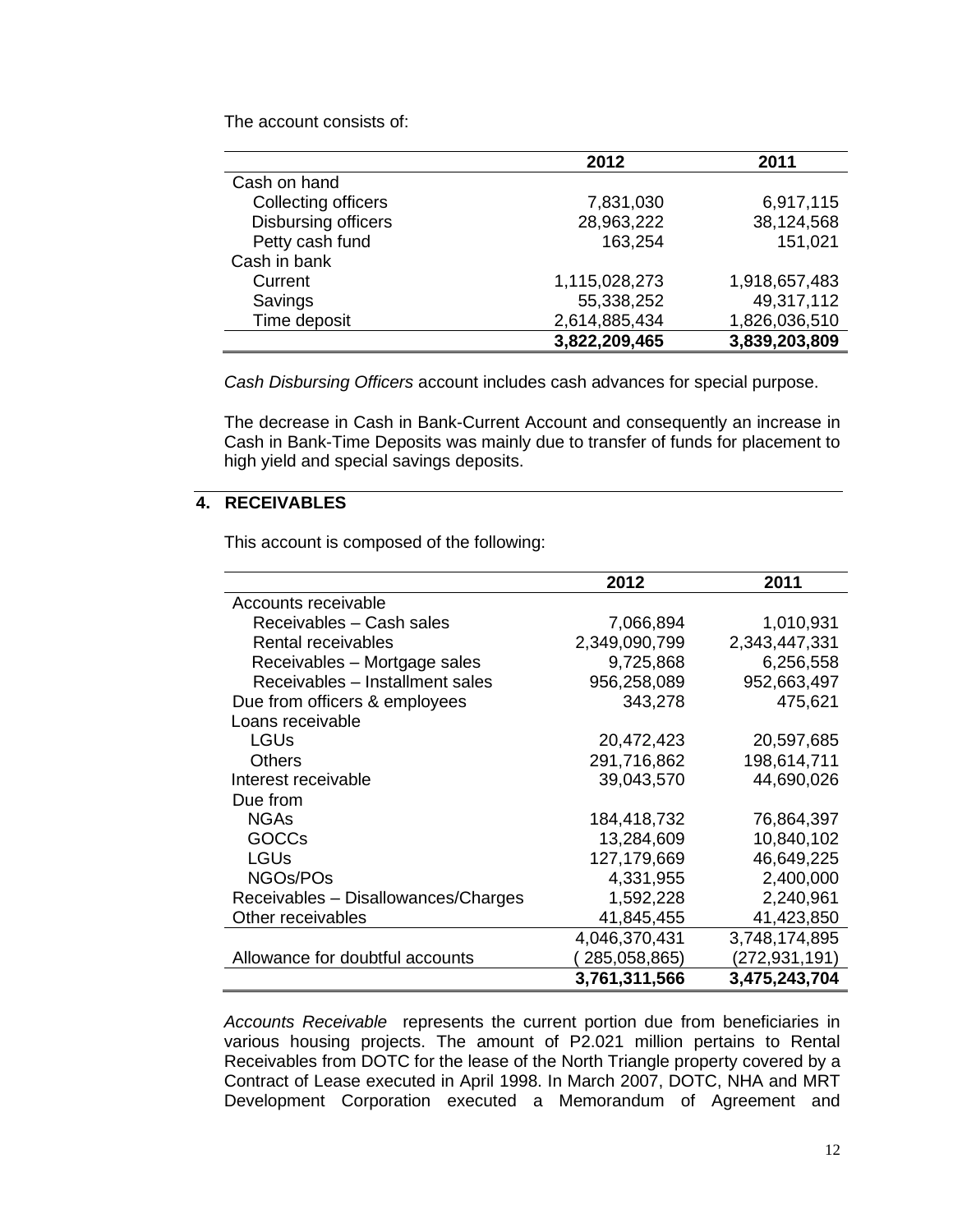Assignment of Agreement wherein DOTC assigned its Depot Development Rights Payment (DRP) due from MRT Development Corporation and authorizes the latter to remit the same to NHA. The Authority receives monthly remittance from MRT based on Depot DRP schedule starting July 2007.

*Loans Receivable – Local Government Units (LGUs)* represent current portion of loans granted to various local government units under the local housing program of the Comprehensive Integrated Shelter Financing Act (CISFA) funds.

*Loans Receivable – Others* represent loans granted to beneficiaries under the Northrail/Southrail Relocation Program and other loans, such as employees housing and car loans and other loans granted to beneficiaries, like commercial and industrial loan, housing material loans, small business loans and community mortgage program loans.

*Interest Receivable* of P39.043 million pertains to accrued interest on Installment Sales from accounts with one year arrearages per Aging Report.

*Due from LGUs and Due from National Government Agencies (NGAs)* are advances made by NHA to the different government units, which are subject to liquidation, supported by the Statement of Obligations and Disbursements, duly certified by the City Treasurer, approved by the City Mayor and verified and audited by the Auditor of the City.

*Due from Non-Government Organizations (NGOs)/Peoples' Organizations (POs)*  are advances made to various Electric Cooperatives for the installation of lighting facilities.

*Other Receivables* include receivable from various joint venture partners, beneficiaries for water and electric services, MERALCO meters and service deposits, real estate tax and administrative fees charged to the Northrail/Southrail Projects.

The allowance of P285.059 million covers the doubtful accounts from beneficiaries' rental accounts. The allowance for doubtful accounts were set up for dormant receivables from LGUs, GOCCs & Loans Receivable, totaling P48.000 million.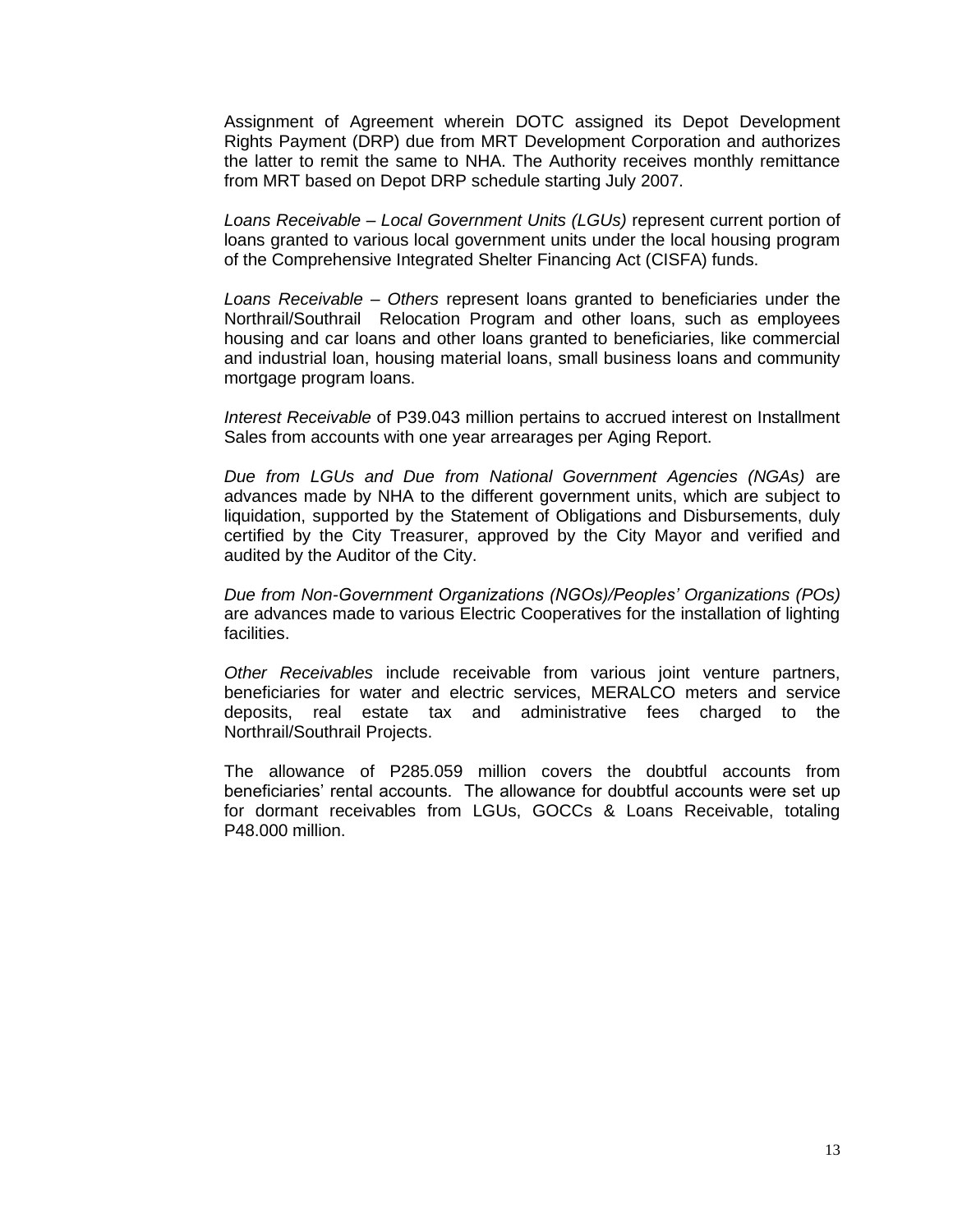# **5. INVENTORIES**

The account consists of the following:

|                                 | 2012          | 2011           |
|---------------------------------|---------------|----------------|
|                                 |               |                |
| Merchandise Inventory/          |               |                |
| Items for sale or transfer      | 5,096,614,466 | 7,559,053,590  |
| <b>Construction in Progress</b> |               |                |
| Housing units                   | 594,229,687   | 2,194,679,885  |
| Resettlement project            | 723,773,078   | 1,527,703,554  |
| Sites and services              | 49,807,101    | 228,148,396    |
| Slum upgrading                  | 22,421,214    | 29,939,270     |
| Special Project-NHA Main        |               |                |
| Compound                        | 1,352,199     |                |
| Office supplies inventory       | 5,427,533     | 4,954,704      |
| Drugs and medicine inventory    | 152,637       | 126,985        |
| Other supplies inventory        | 1,319,577     | 1,713,727      |
|                                 |               |                |
|                                 | 6,495,097,492 | 11,546,320,111 |

*Merchandise Inventory/Items for Sale or Transfer* represents the cost of completed projects available for disposition/sale. This also includes properties acquired from beneficiaries who failed to pay their accounts.

*Construction in Progress* pertains to the cost of on-going projects of the Authority.

## **6. PREPAYMENTS**

The account consists of the following:

|                              | 2012        | 2011       |  |
|------------------------------|-------------|------------|--|
|                              |             |            |  |
| Deposit on letters of credit | 101,378,666 |            |  |
| Advances to contractors      | 88,240,200  | 12,693,908 |  |
| Prepaid insurance            | 693,697     | 555,308    |  |
|                              |             |            |  |
|                              | 190,312,563 | 13,249,216 |  |

Deposit on Letters of Credit covers the amount deposited for payment of the Monetary Award pursuant to the Agreement to Settle Final Arbitral Award between First United Constructors Corporation (FUCC) and NHA dated June 6, 2012 in CIAC Case No. 14-2003 (FUCC vs. NHA Freedom Valley Resettlement Project, Boso-Boso, Antipolo, Rizal).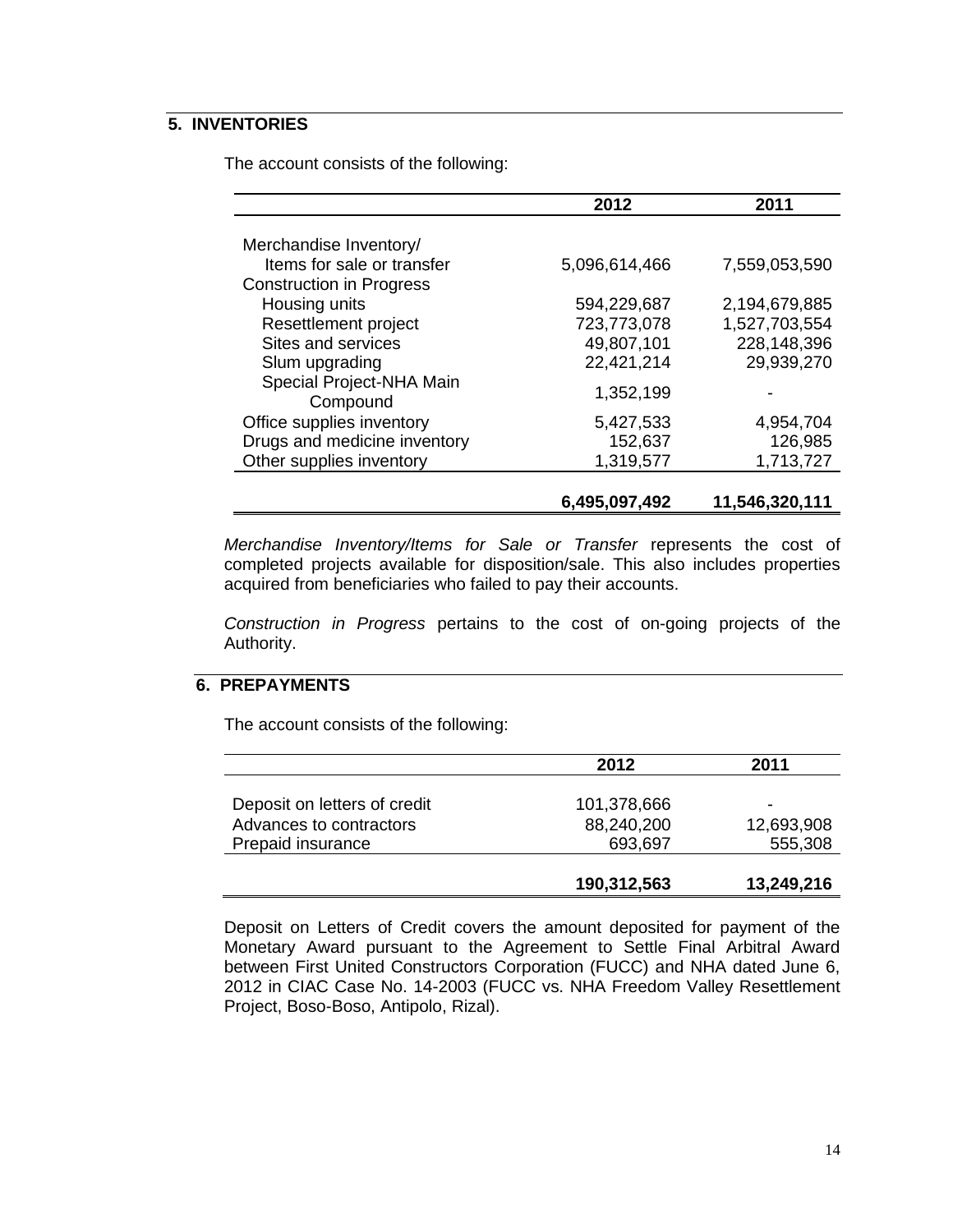*Advances to Contractors* are mobilization fee equivalent to 15% of the contract cost. Dormant accounts amounting to P16.571 million were reclassified to Other Non-Current Assets.

# **7. LONG-TERM RECEIVABLES**

|                                 | 2012           | 2011           |
|---------------------------------|----------------|----------------|
| <b>Installment Sales</b>        |                |                |
| NHA – Owned Fund                | 6,409,018,610  | 5,503,517,746  |
| <b>CISFA Fund</b>               | 406,599,638    | 280,173,036    |
| Loans Receivable - Others       |                |                |
| NHA - Owned Fund                | 19,468,635,011 | 15,117,661,149 |
| CISFA Fund                      | 47,528,292     | 73,089,658     |
| Loans Receivable - LGUs         |                |                |
| NHA - Owned Fund                | 50,015,612     |                |
| <b>CISFA Fund</b>               | 138,777,094    | 182,335,457    |
| Due from LGUs                   | 31,935,750     | 37,742,250     |
| Due from NGAs                   | 223,754,680    | 223,754,680    |
|                                 | 26,776,264,687 | 21,418,273,976 |
| Allowance for doubtful accounts | 19,534,124)    | 19,534,124)    |
|                                 |                |                |
|                                 | 26,756,730,563 | 21,398,739,852 |

This account is composed of the long-term portion of the following receivables:

*Receivable from Installment Sales* represents the principal amount not yet due from customers arising from the sale of real estate investments.

*Loans Receivable – Others* consists of long term loans granted to beneficiaries under the Northrail/Southrail Relocation Program and other loans, such as employees housing and car loans and other loans granted to beneficiaries, like commercial and industrial loan, housing material loans, small business loans and community mortgage program loans. The account also includes *Comprehensive Integrated Shelter Financing Act* (CISFA) funds granted to various water districts, cooperatives and community associations for the implementation of socialized housing projects in urban and urbanizable areas in all congressional districts. The breakdown of which are as follows:

| <b>Particulars</b>           | 2012           | 2011           |  |
|------------------------------|----------------|----------------|--|
| Subsidized project loan      | 19,341,939,061 | 15,103,113,540 |  |
| Bridge financing             | 106,092,447    |                |  |
| Employees assistance program | 9,550,733      | 9,794,246      |  |
| Housing material loan        | 6,604,836      | 4,750,000      |  |
| <b>Others</b>                | 2,496,306      |                |  |
| Community mortgage program   | 1,401,554      |                |  |
| Small business loans         | 536,767        |                |  |
| Sanitary core                | 13,307         |                |  |
| B - Care                     |                | 3,363          |  |
| <b>Total Main Office</b>     | 19,468,635,011 | 15,117,661,149 |  |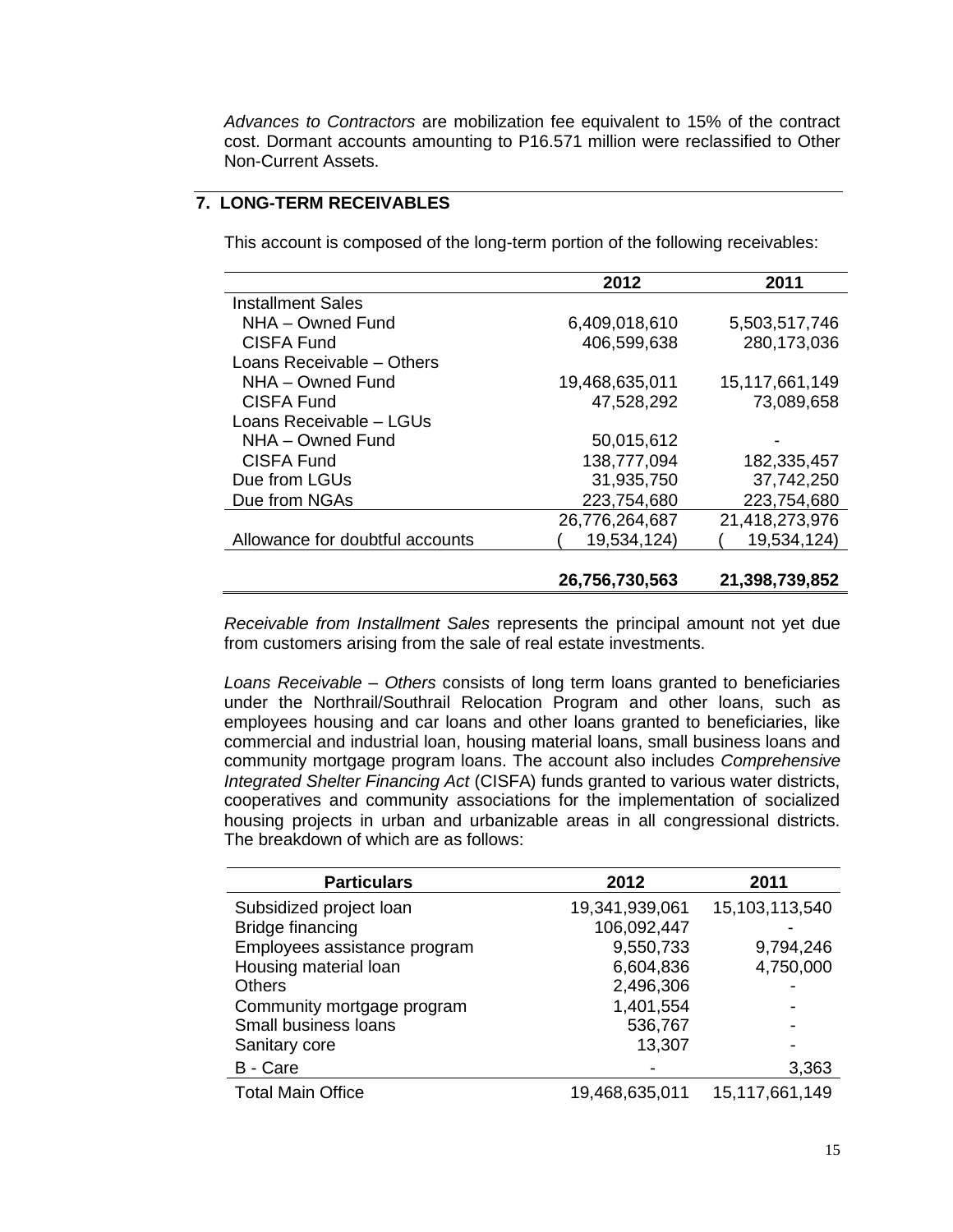| <b>Particulars</b> | 2012           | 2011           |  |
|--------------------|----------------|----------------|--|
| CISFA fund         | 47,528,291     | 73,089,658     |  |
|                    | 19,516,163,302 | 15,190,750,807 |  |

 *Loans Receivable – LGUs* pertains to long term loans granted to various local government units under the local housing program of the CISFA funds.

# **8. INVESTMENTS**

This account consists of the following:

|                                                       | 2012          | 2011          |
|-------------------------------------------------------|---------------|---------------|
| Investments in stocks                                 | 1,403,025,000 | 1,403,025,000 |
| Investments in bonds<br>Other long term investments & | 969,500       | 969,500       |
| marketable securities                                 | 6,215,997,968 | 6,233,377,540 |
|                                                       | 7,619,992,468 | 7,637,372,040 |

*Investments in Stocks* pertains to the P1.403 billion Smokey Mountain Project Participating Certificates issued to the NHA by the Smokey Mountain Asset Pool representing the redemption value of NHA's share in the Smokey Mountain Development and Reclamation Project in payment for the lot owned by NHA. This is non-interest bearing and has no maturity.

*Investments in Bonds* represents the P0.970 million various Land Bank Bonds with maturity date of 25 years. No redemption has been made for the matured bonds in view of garnishment.

*Other Long-Term Investments & Marketable Securities* represent the NHA's equity on various joint venture projects:

|                                      | 2012          | 2011          |
|--------------------------------------|---------------|---------------|
| Main                                 |               |               |
| Urban Triangle Development Project   | 6,128,409,000 | 6,128,414,530 |
| <b>AFP Military Housing</b>          | 13,429,078    | 13,429,078    |
| Seabreeze Housing Phase 2            | 3,946,884     | 3,946,884     |
| Canduman Resettlement Project        | 5,049,934     | 5,049,934     |
| Kadayawan Resettlement Project       | 4,355,582     | 4,355,582     |
| Zamboanga Teachers Village Housing   | 10,251,490    | 10,251,490    |
| <b>CBD II Housing Project</b>        |               | 7,000,000     |
| Various Joint Venture Projects       | 9,711,024     | 10,173,934    |
|                                      | 6,175,152,992 | 6,182,621,432 |
| <b>CISFA</b>                         |               |               |
| Brgy. McKinley                       | 12,197,970    | 12,197,970    |
| <b>Concepcion Resettlement Site</b>  | 6,500,000     | 6,500,000     |
| San Juan Cooperative Housing Project | 6,176,579     | 6,176,579     |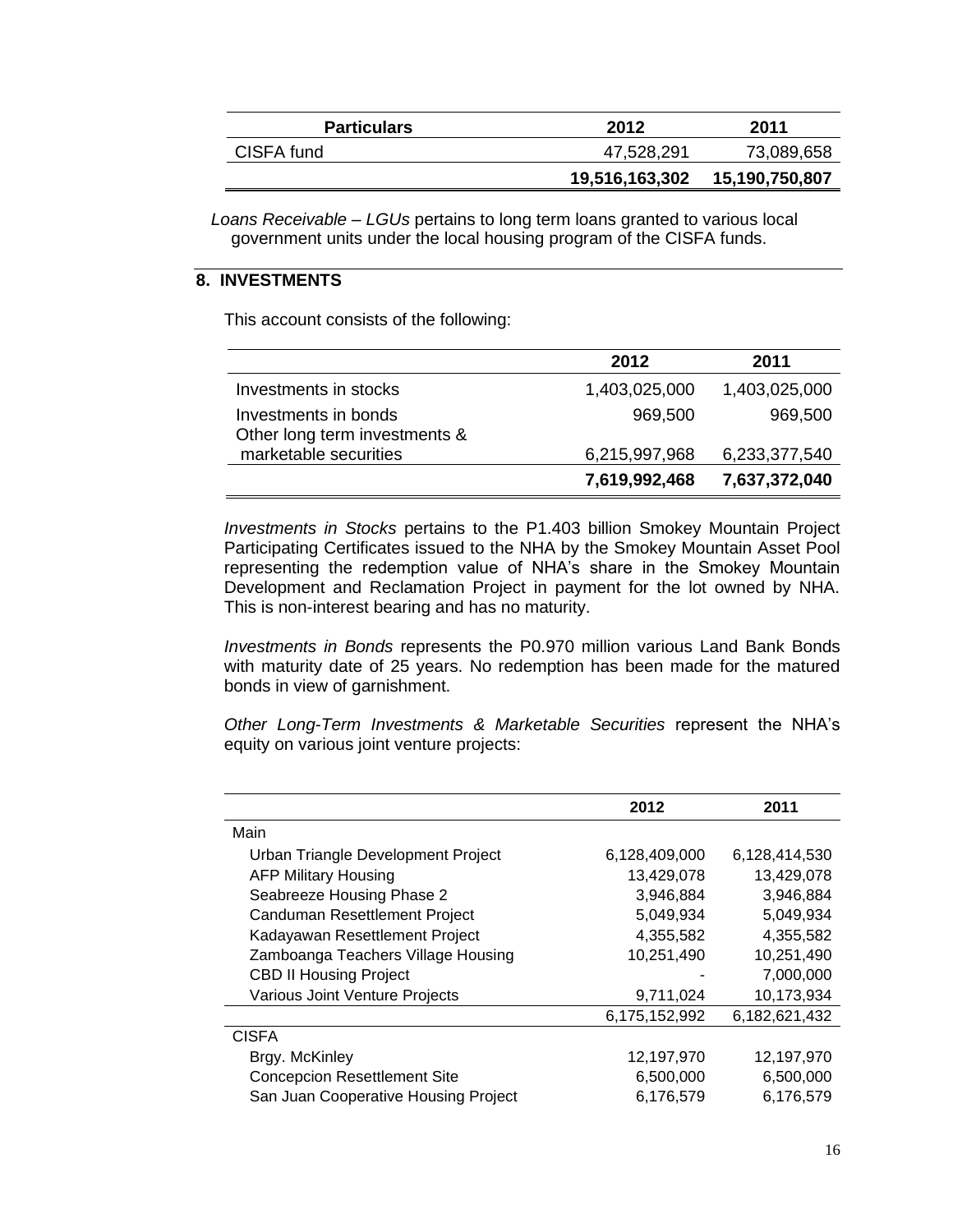|                              | 2012          | 2011          |
|------------------------------|---------------|---------------|
| Sibuan Otong                 | 3,135,244     | 3,135,244     |
| Dumalinao Employees Housing  | 3,109,881     | 3,109,881     |
| <b>Menzi Housing Project</b> | 3,078,436     | 3,078,436     |
| Various                      | 6,646,866     | 16,557,998    |
|                              | 40,844,976    | 50,756,108    |
|                              | 6,215,997,968 | 6,233,377,540 |

# **9. LAND ASSEMBLY FOR FUTURE PROJECTS**

*Land Assembly for Future Projects* represents costs of undeveloped lots in the following areas acquired for future development:

|                                | 2012          | 2011          |
|--------------------------------|---------------|---------------|
|                                |               |               |
| Northern and Central Luzon     | 587,401,395   | 590,401,395   |
| Visayas                        | 180,113,466   | 177,917,576   |
| Southern Luzon and Bicol       | 161,214,271   | 158,614,271   |
| Mindanao                       | 150,055,419   | 86,259,028    |
| <b>National Capital Region</b> | 84,519,932    | 84,519,932    |
|                                | 1,163,304,483 | 1,097,712,202 |

# **10. PROPERTY AND EQUIPMENT**

This account is composed of the following (amount in thousand pesos):

|                                                      | Land & Land<br>Improve-<br>ments | <b>Building</b><br>and<br><b>Structures</b> | <b>Office</b><br>Equipment,<br><b>Furniture &amp;</b><br><b>Fixtures</b> | <b>Machineries</b><br><b>Equipment</b> | Transportation<br>Equipment | Total     |
|------------------------------------------------------|----------------------------------|---------------------------------------------|--------------------------------------------------------------------------|----------------------------------------|-----------------------------|-----------|
| As of December 31, 2012<br>Cost                      |                                  |                                             |                                                                          |                                        |                             |           |
| Beginning                                            | 751,055                          | 412,695                                     | 123,230                                                                  | 26,153                                 | 92,695                      | 1,405,828 |
| Additions                                            | 321,319                          | 1,714,029                                   | 7,245                                                                    | 919                                    | 13,334                      | 2,056,846 |
| Adjustments                                          | 1,333,978                        |                                             | (18, 366)                                                                | (11, 819)                              | (4, 429)                    | 1,299,364 |
|                                                      | 2,406,352                        | 2,126,724                                   | 112,109                                                                  | 15,253                                 | 101,600                     | 4,762,038 |
| <b>Accumulated Depreciation</b><br>Beginning balance | 777                              | 183.024                                     | 91,256                                                                   | 24,481                                 | 66.319                      | 365.857   |
|                                                      |                                  |                                             |                                                                          |                                        |                             |           |
| Charge for the Year                                  |                                  | 1.430                                       | 10,729                                                                   | 458                                    | 7,053                       | 19,670    |
| Disposal/Retirements/                                |                                  | $\blacksquare$                              | (17, 440)                                                                | (11,793)                               | (4, 428)                    | (33,661)  |
|                                                      | 777                              | 184,454                                     | 84,545                                                                   | 13,146                                 | 68,944                      | 351,866   |
| <b>Net Book Value</b>                                | 2,405,575                        | 1,942,270                                   | 27,564                                                                   | 2,107                                  | 32,656                      | 4,410,172 |

*As of December 31, 2011* Cost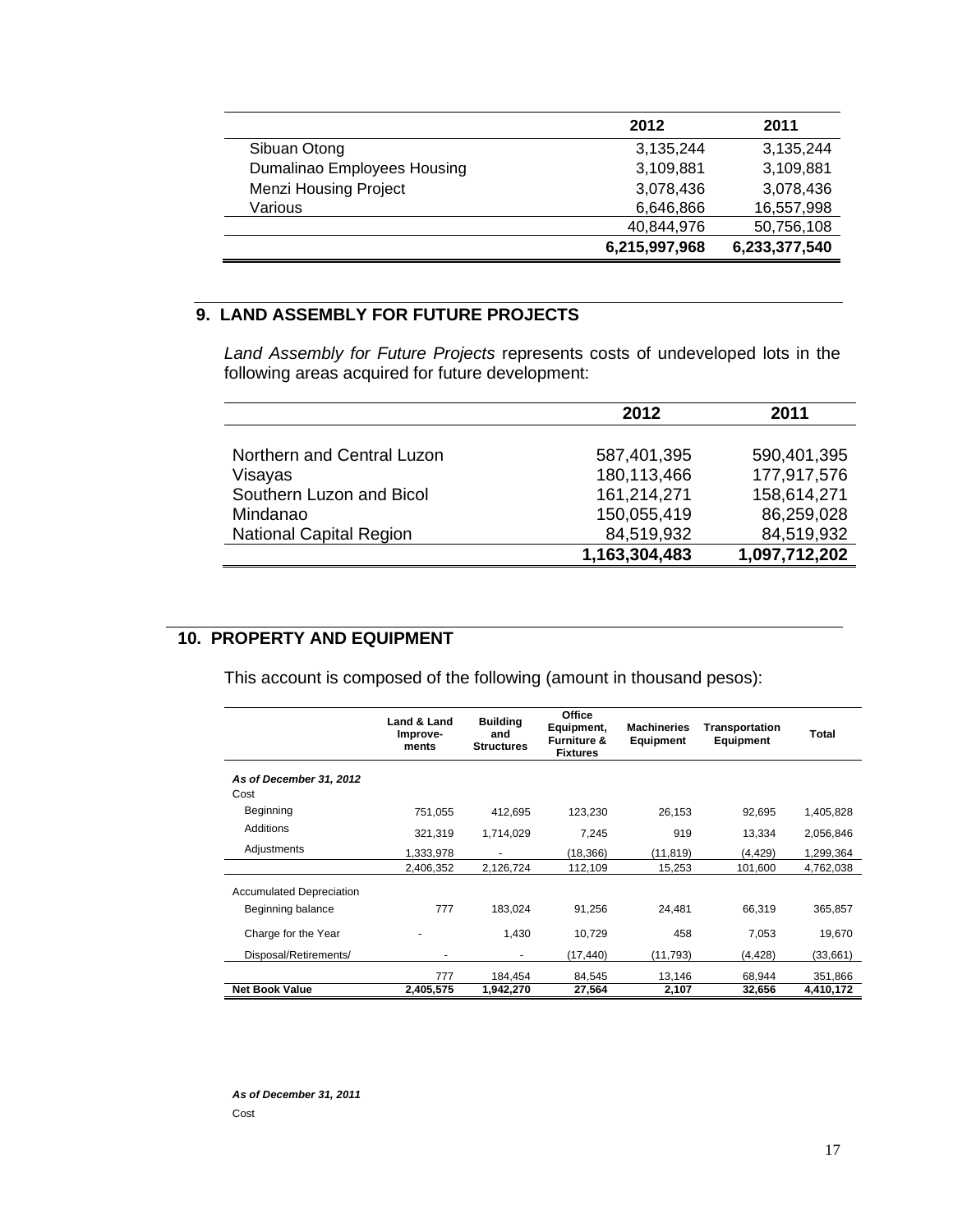|                                              | Land & Land<br>Improve-<br>ments | <b>Building</b><br>and<br><b>Structures</b> | <b>Office</b><br>Equipment,<br><b>Furniture &amp;</b><br><b>Fixtures</b> | <b>Machineries</b><br><b>Equipment</b> | <b>Transportation</b><br>Equipment | Total     |
|----------------------------------------------|----------------------------------|---------------------------------------------|--------------------------------------------------------------------------|----------------------------------------|------------------------------------|-----------|
| Beginning                                    | 717,442                          | 231,796                                     | 122,348                                                                  | 25,450                                 | 95,290                             | 1,192,326 |
| Additions<br>Disposal/Retirements/           | 3,300                            | 4.470                                       | 5,829                                                                    | 376                                    | 3,145                              | 17,120    |
| Adjustments                                  | 30,313                           | 176,429                                     | (4,947)                                                                  | 327                                    | (5,740)                            | 196,382   |
|                                              | 751,055                          | 412,695                                     | 123,230                                                                  | 26,153                                 | 92,695                             | 1,405,828 |
| <b>Accumulated Depreciation</b>              |                                  |                                             |                                                                          |                                        |                                    |           |
| Beginning                                    | 777                              | 200.576                                     | 84,195                                                                   | 24,106                                 | 58,445                             | 368,099   |
| Charge for the Year<br>Disposal/Retirements/ |                                  | 1,637                                       | 10,774                                                                   | 457                                    | 6,544                              | 19.412    |
| Adjustments                                  | ٠                                | (19, 189)                                   | (3,713)                                                                  | (82)                                   | 1,330                              | (21,654)  |
|                                              | 777                              | 183,024                                     | 91,256                                                                   | 24,481                                 | 66,319                             | 365,857   |
| <b>Net Book Value</b>                        | 750,278                          | 229,671                                     | 31,974                                                                   | 1,672                                  | 26,376                             | 1,039,971 |

#### **11. OTHER NON-CURRENT ASSETS**

This account consists of the following:

|                                  | 2012         | 2011         |
|----------------------------------|--------------|--------------|
| <b>Restricted Fund/Cash</b>      |              |              |
| Deposit held-in-trust            | 224,102,004  | 216,296,132  |
| Deposit for expropriation        | 41,116,698   | 41,101,118   |
| Deposit held-in-escrow           | 35,274,398   | 32,187,367   |
| Time deposit held in trust       | 1,800,000    |              |
|                                  | 302,293,100  | 289,584,617  |
| Loans receivable                 | 187,570,047  | 253,371,460  |
| Accounts receivable              | 186,194,164  | 187,233,497  |
| Guaranty deposits                | 70,830,604   | 79,629,198   |
| Due from LGUs                    | 42,565,556   | 49,212,398   |
| Investment in Trustek            | 35,000,000   | 35,000,000   |
| Due from GOCCs                   | 17,252,479   | 16,746,793   |
| Advances to contractors          | 16,571,321   | 16,622,323   |
| Other receivables                | 8,178,465    | 6,851,205    |
| Due from NGOs/POs                | 3,871,398    | 3,921,935    |
| Due from NGAs                    | 2,197,619    | 2,478,582    |
| Rental deposits                  | 572,865      | 1,443,064    |
| Miscellaneous assets             | 158,467      | 97,349       |
| Unserviceable, Office Equipment/ |              |              |
| Furnitures and Fixtures/         |              |              |
| IT Equipment, etc.               | 59,880       | 105,622      |
|                                  | 873,315,965  | 942,298,043  |
| Allowance for doubtful accounts  | (28,465,580) | (28,465,580) |
|                                  | 844,850,385  | 913,832,463  |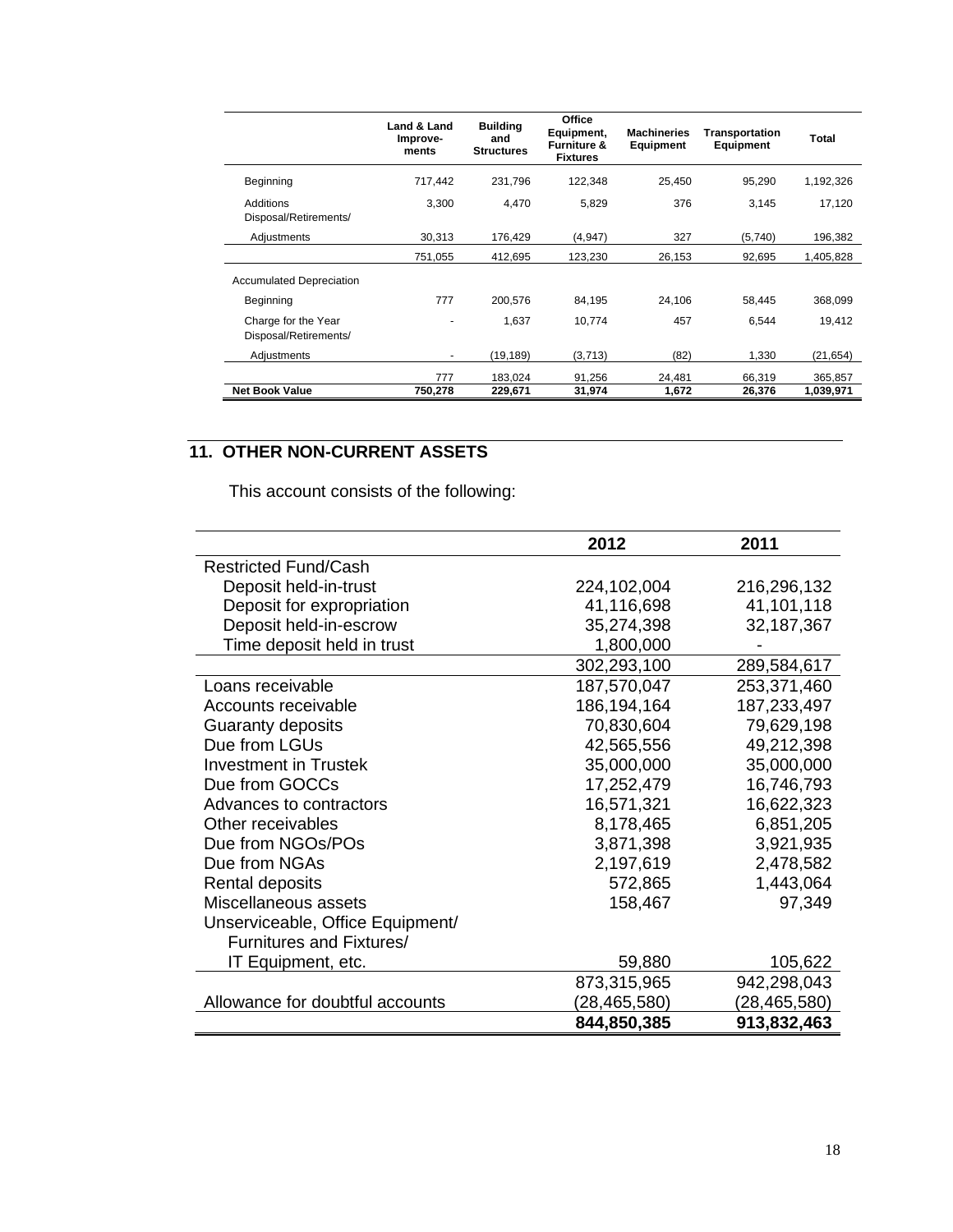*Deposits Held-in-Trust* are collections from housing projects turned-over by other government agencies for administration of NHA, wherein such collection to the funding agency are to be remitted to the Bureau of Treasury as the case maybe.

*Deposits for Expropriation* are deposits for land expropriation cases filed in court.

*Deposit Held-in-Escrow* pertains to deposits intended for joint venture projects.

*Loans Receivable* includes bridge financing to Joint Venture partners which are non-moving for five (5) years or more.

*Accounts Receivable* includes Receivable from Mortgage Sales which are dormant from 1994 to 2003.

*Guaranty Deposits* include deposits made to National Home Mortgage Finance Corporation for mortgage take-out loans of various NHA beneficiaries without individual lot titles. These also include deposits to *MERALCO, MWSS, various water districts, etc.* made for various NHA housing projects and offices for electric and water service connections.

*Due from NGAs/LGUs/GOCCs* represent receivables and advances made to different government units wherein Audited Statement of Disbursements is not yet submitted to record the liquidation.

*Investment in Trustek* represents investment in the joint venture with Trustek Conclad Aus-Phil., Inc. The joint venture was terminated and the machineries and equipment which are idle are in the custody of the NHA. The equipment had been offered for bids but there were no takers. They are now looking for other means to dispose the assets that were appraised.

*Advances to Contractors* represent the 15% advance payment for mobilization not yet recouped due to termination/suspension or rescission of contract.

*Other Receivables* represent receivables from various joint venture partners, beneficiaries for water and electric services, Meralco meters and service deposits. It also includes receivables from employees no longer with NHA and/or collecting officers who were separated from NHA with outstanding balances.

*Due from NGOs and POs* represents the balance of 3.871 million pertains to advances for installation of power supplies for three (3) electric cooperatives which remain outstanding to date.

*Rental Deposits* are advances made for the use of spaces for Project Offices.

*Miscellaneous Assets* refers to cash in bank accounts on hold by the bank due to garnishment issued by the court.

Allowance for doubtful accounts pertains to the set-up of allowance for doubtful accounts from beneficiaries' rental accounts that had been outstanding for more than five years as follows: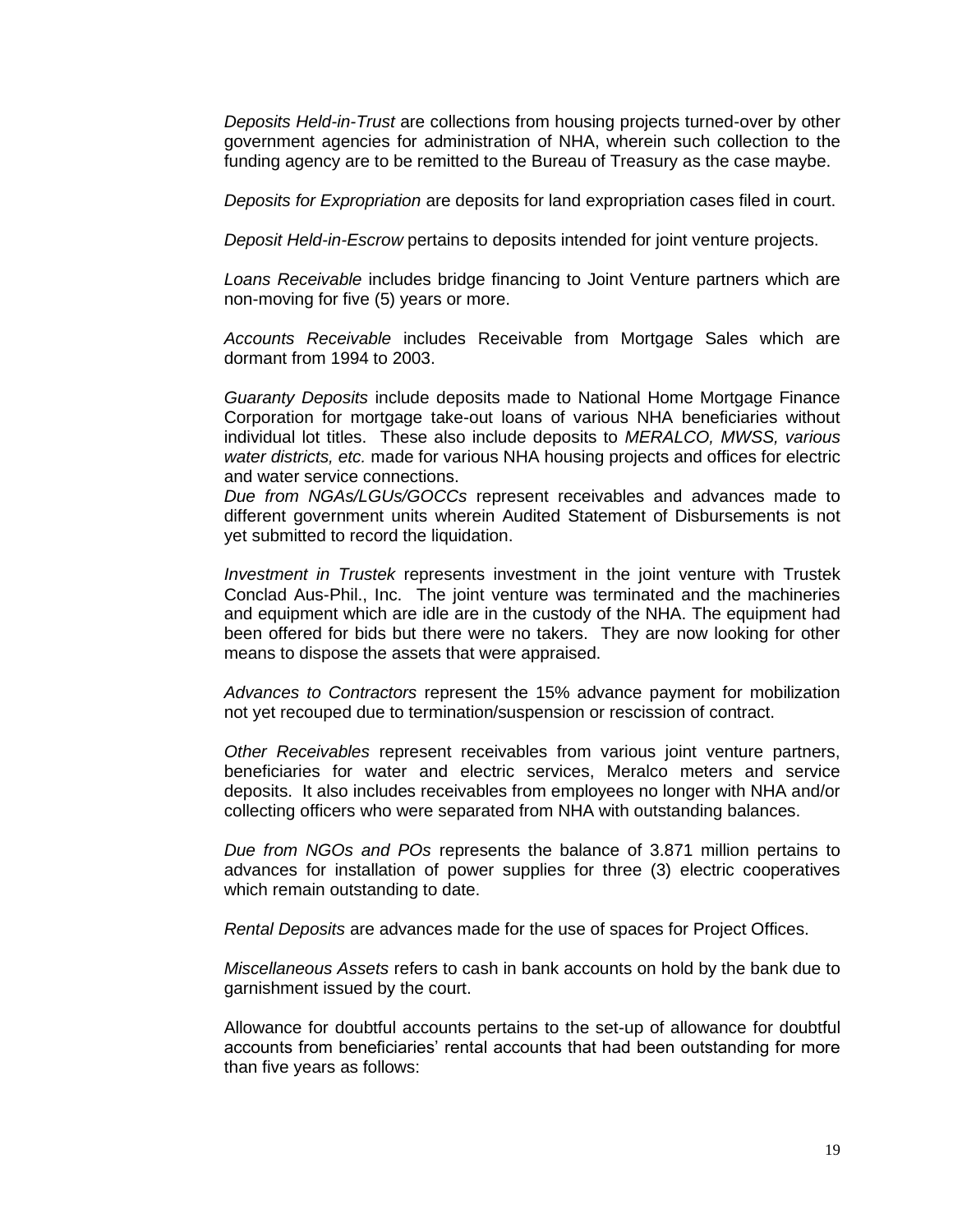|                          | 28,465,580 |
|--------------------------|------------|
| Due from LGUs            | 415,985    |
| Due from GOCCs           | 3,307,887  |
| Loans receivables-others | 8,910,914  |
| Rental receivables       | 15,830,794 |

### *Updates on Garnishment/Deliveries:*

A portion of Restricted Fund/Cash – Deposit Held-in-Escrow in the amount of P19.433 million under LBP Trust Account No. 14-169A is currently on hold due to the garnishment issued by the court in favor of First United Construction Corporation (FUCC). A total of P147.895 million from NHA account was already released to FUCC in March 2007 in partial satisfaction of court decision dated January 7, 2005. NHA's advances to FUCC pertaining to unrecouped mobilization fee in the amount of P38.039 million was deducted from the former's claim against the NHA.

Settlement of final arbitral award in compliance to the decision of the Supreme Court dated September 7, 2011 in the case of NHA vs. First United Construction Corporation (FUCC), was partially satisfied as of December 31, 2012. A total of P200 million from NHA account was already released to FUCC, the balance of P101 million will be paid in January 2013.

As of December 31, 2012, no provisions for the liability is recognized or taken up in the books because the amount cannot be measured reliably.

# **12. PAYABLES**

 **2012 2011** Interest payable 443,600,008 350,966,101 Dividends payable 55,792,058 34,040,910

This account includes the following:

The increase of P92.634 million in *Interest Payable* is due to accrual of interest on mortgage payable to Home Development Mutual Fund.

Due to officers and employees 51,614,944 837,273 Accounts payable 33,479,346 34,488,266

The increase of P21.751 million in *Dividends Payable* refers to the unremitted dividends pertaining to the net profit for CY 2012. The amount shall be remitted

**584,486,356 420,332,550**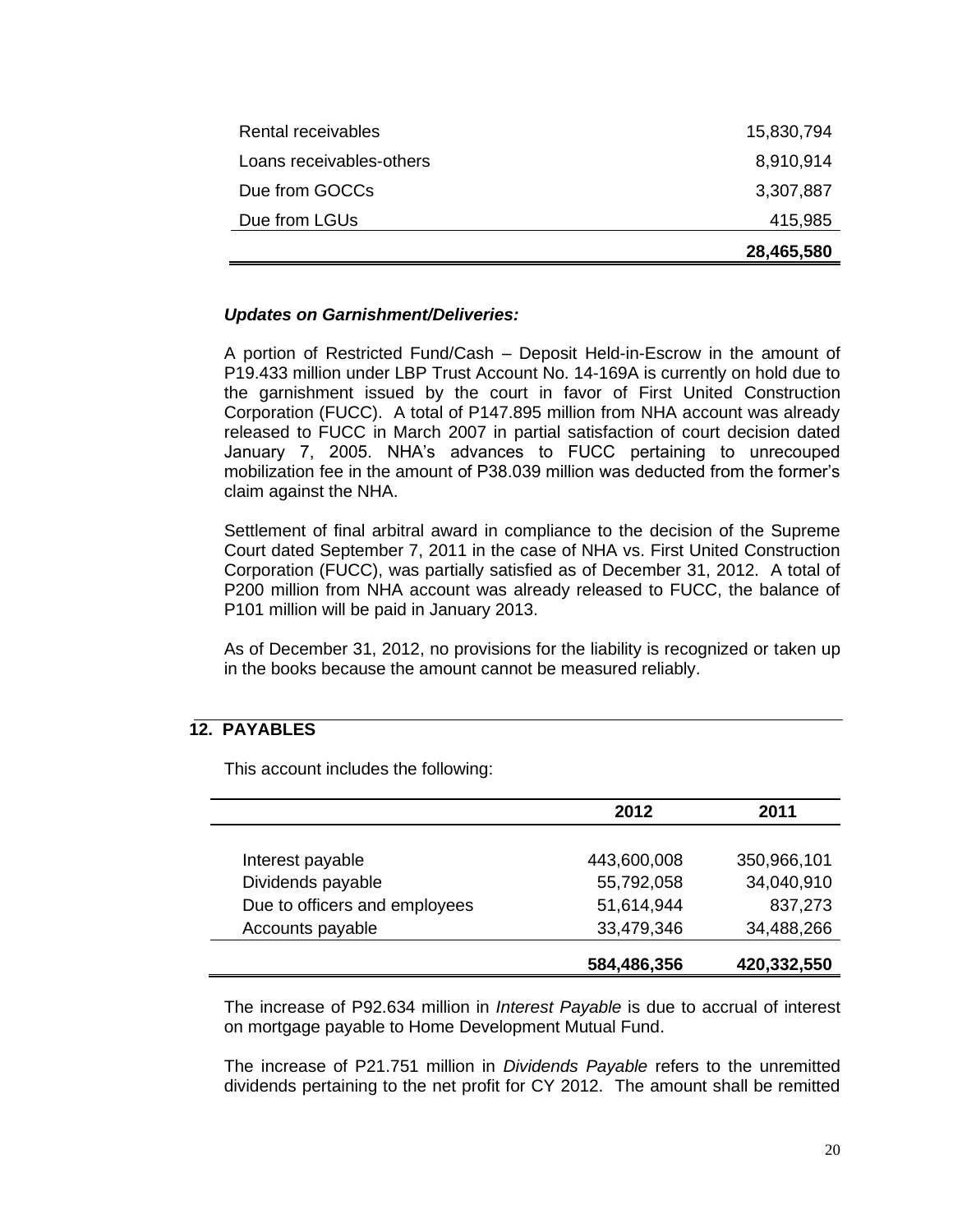to the National Government upon issuance of the Annual Audit Report of the Commission on Audit for the same year.

The increase in *Due to Officers and Employees* in the amount of P50.778 million pertains to payment/release of salaries, allowances, and benefits withheld from Accountable Officers upon liquidation of their cash advances.

# **13. INTER-AGENCY PAYABLES**

This account consists of the following:

|                                      | 2012          | 2011          |
|--------------------------------------|---------------|---------------|
|                                      |               |               |
| Due to BTR (CISFA Funds/Main)        | 2,371,884,541 | 2,329,925,939 |
| Due to Other GOCCs                   |               |               |
| <b>Public Estate Authority (PEA)</b> | 140,708,414   | 106,113,641   |
| Northrail Project                    | 130,000,000   |               |
| Air Transportation Office (ATO)      | 100,487,183   | 90,227,069    |
| <b>BCDA-Villamor Airbase/</b>        |               |               |
| <b>Philippine Centennial</b>         | 50,054,087    | 35,022,208    |
| <b>Others</b>                        | 89,991,591    | 73,616,738    |
| Due to LGUs                          | 97,199,910    | 84,326,280    |
| Due to BIR                           | 21,331,241    | 11,611,556    |
| Due to GSIS                          | 6,612,647     | 535,816       |
| Due to Pag-Ibig                      | 1,962,742     | 2,004,270     |
| Due to Philhealth                    | 683,814       | 334,639       |
| Due to Other NGAs                    | 478,449,181   | 81,405,103    |
|                                      |               |               |
|                                      | 3,489,365,351 | 2,815,123,259 |

*Due to BTr* represents the trust funds released by DBM through the Bureau of Treasury (BTr) for Medium-Rise Public and Private Housing and Local Housing Program as mandated in the Comprehensive Integrated Shelter and Financing Act (CISFA) of 1994 totaling P2.362 billion and the P9.096 million land value of Dumagok Resettlement Project turned over to NHA under Presidential Proclamation No. 589. The National Government shall be reimbursed by the BTr after the final payment of the areas reserved for socialized housing purposes by the qualified beneficiaries.

*Due to Other GOCCs* mainly represent collections from various housing projects covered by Trust Agreements such as PEA-Pabahay, ATO-Civil Aeronautics Administration, Pasig River Rehabilitation Commission (Kasiglahan 1 to 5 Project), and BCDA (Philippine Centennial Village).

*Due to LGUs* pertains to collections from various Zonal Improvement Project (ZIP) projects for remittance to LGUs based on Metro Manila Commission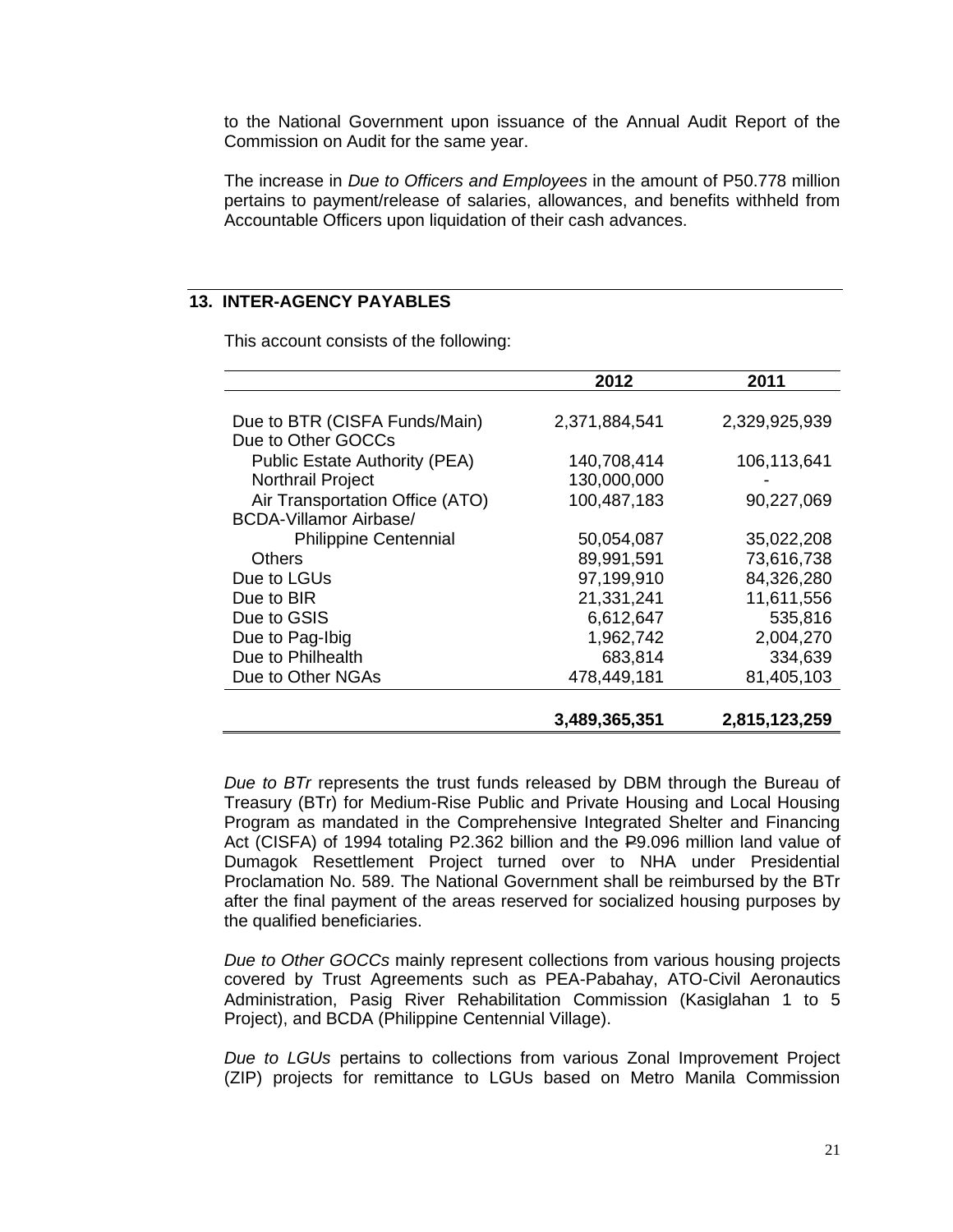Memorandum which was for adjustment in the books to be treated as payment of the beneficiaries.

*Due to BIR, GSIS, Pag-ibig and Philhealth* represent personal/corporate contribution/loan repayment, and withholding taxes for remittance to said agencies.

*Due to Other NGAs and GOCCs* are mostly funds entrusted to NHA for special purposes.

The P130 million advances made by the North Luzon Railways Corporation (NLRC) to NHA for the relocation of informal settler families to pave the way for the implementation of Northrail Project, which was taken-up as Loans Payable was reclassified to Due to Other NGAs.

The increase of P397.044 million in Due to Other NGAs account is mainly due to the claims of DPWH in its relocation of informal settlers to implement the widening project in Navotas and Manila.

# **14. LOANS PAYABLE**

This account consists of the following:

|  | Loans from the National Government |
|--|------------------------------------|
|  |                                    |

|                             | Date of     | <b>Maturity</b> | Terms of    | Interest |             |               |
|-----------------------------|-------------|-----------------|-------------|----------|-------------|---------------|
| <b>Creditor/Project</b>     | Loan        | Date            | Payment     | Rate     | 2012        | 2011          |
| IBRD-Urban III-LA#1821      | 6/21/1980   | 12/15/1999      | Semi-Annual | 8.25%    |             |               |
| \$29,435,099                |             |                 |             |          | 97.001.686  | 97.001.686    |
| P335,493,245                |             |                 | No Loan     |          |             |               |
| IBRD-Urban III-LA#2067      | 2/24/1982   |                 | Agreement   | 11.60%   | 241.002     | 241.002       |
| \$25.452<br>P241,002        |             |                 |             |          |             |               |
| KFW-DBB-LA#1937952          | 10/15/1982  | 6/30/2012       | Semi-Annual | 2%       | 4,758,708   | 4,758,708     |
| DM 9.701.614<br>P38,376,338 |             |                 |             |          |             |               |
| GOP Portion- Urban III      | 1980 - 1982 |                 |             |          | 240.748.000 | 240.748.000   |
|                             |             |                 |             |          | 342,749,396 | 342,749,396   |
| NHMFC - Social Housing      |             |                 |             |          |             |               |
| Finance Corp.               | 2/14/2004   |                 | Quarterly   | 6%       | 200,000,000 | 200,000,000   |
| NLRC - North Luzon          |             |                 |             |          |             |               |
| Railways Corporation        | -           |                 |             | -        |             | 130,000,000   |
| HDMF - Home Development     |             |                 |             |          |             |               |
| <b>Mutual Fund</b>          | 6/25/2011   | 8/8/2010        | 7 yrs.      | 10%      | 412.500.000 | 412,500,000   |
|                             |             |                 |             |          | 612,500,000 | 742,500,000   |
|                             |             |                 |             |          | 955,249,396 | 1,085,249,396 |

| <b>Current Portion</b>      |           |          |                          |                          |               |               |
|-----------------------------|-----------|----------|--------------------------|--------------------------|---------------|---------------|
| <b>National Government:</b> |           |          |                          |                          |               |               |
| KFW-DBB-                    |           |          |                          |                          |               |               |
| LA 1937952                  | -         | ٠        | $\overline{\phantom{0}}$ | $\overline{\phantom{0}}$ | (4,758,708)   | (4,758,708)   |
| GOCC                        |           |          |                          |                          |               |               |
| <b>HDMF</b>                 | 6/25/2011 | 8/8/2010 | vrs.                     | 10%                      | (412,500,000) | (412,500,000) |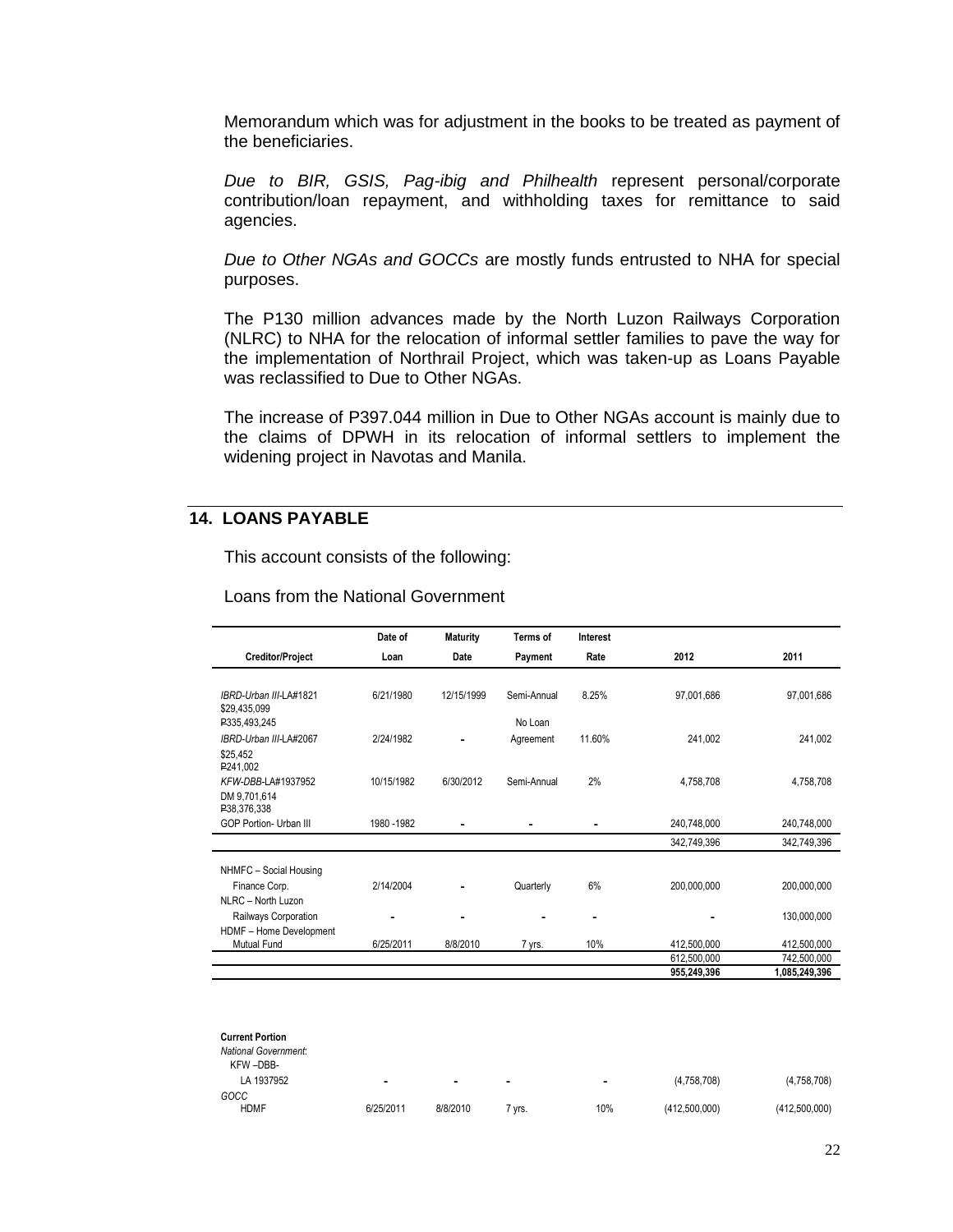|                         | Date of   | <b>Maturity</b> | Terms of  | Interest                     |                 |                 |
|-------------------------|-----------|-----------------|-----------|------------------------------|-----------------|-----------------|
| <b>Creditor/Project</b> | Loan      | Date            | Pavment   | Rate                         | 2012            | 2011            |
| <b>NLRC</b>             | -         | -               | -         | $\qquad \qquad \blacksquare$ | -               | (130,000,000)   |
| <b>NHMFC</b>            | 2/14/2004 |                 | Quarterly | 6%                           | (200,000,000)   | (200,000,000)   |
|                         |           |                 |           |                              | (617, 258, 708) | (747, 258, 708) |
| Long-Term Portion       |           |                 |           |                              | 337,990,688     | 337,990,688     |

IBRD-Urban III - LA#1821 pertains to the loan to be assumed by MWSS for water systems funded by the World Bank under the Zonal Improvement Projects that is subject to issuance of a negative Advice of Allotment by the Bureau of the Treasury. The negotiation between MWSS and NHA is still on-going.

IBRD-Urban III - LA#2067 represents Urban Engineering Loan of NEDA for technical assistance to Kinhill Pty. Ltd. No payment has been made for this loan because no billings were received since its grant in 1982.

KFW Loan, DBB LA#1937952, DDDP LA#1934287, Government of the Philippines (GOP) portion Urban III and Urban III LA#2067 are for offsetting against Receivables from Installment Sales for the account of Philippine Drug Enforcement Agency (PDEA) as provided in the 2007 GAA. Negotiation for inclusion in the 2014 GAA is on-going.

GOP Portion - Urban III loan represents NHA's 5% share in the total cost for Zonal Improvement Project (ZIP) and Sites and Services Project (SSP).

The loan granted by the Home Development Mutual Fund is secured by NHA property located in Calauan, Laguna.

### **15. OTHER CURRENT LIABILITIES**

This is composed of the following:

|                                   | 2012          | 2011          |
|-----------------------------------|---------------|---------------|
| Guaranty deposits payable         | 805, 158, 170 | 506,405,739   |
| Performance/bidders bonds payable | 13,128,273    | 14,268,840    |
| Tax refunds payable               | 432,807       | 411,115       |
| Other payables                    | 1,357,638,145 | 1,498,921,945 |
|                                   |               |               |
|                                   | 2,176,357,395 | 2,020,007,639 |

*Guaranty Deposits Payable* refers to the amount deducted from the progress billing of contractors/developers, to guarantee performance which is refundable upon completion of the project.

*Other payables* include: a) proceeds from the mortgage take-out from NHMFC/Home Development Mutual Fund representing NHA and developer's share under joint venture projects; b) Miscellaneous liabilities/Due to Contractors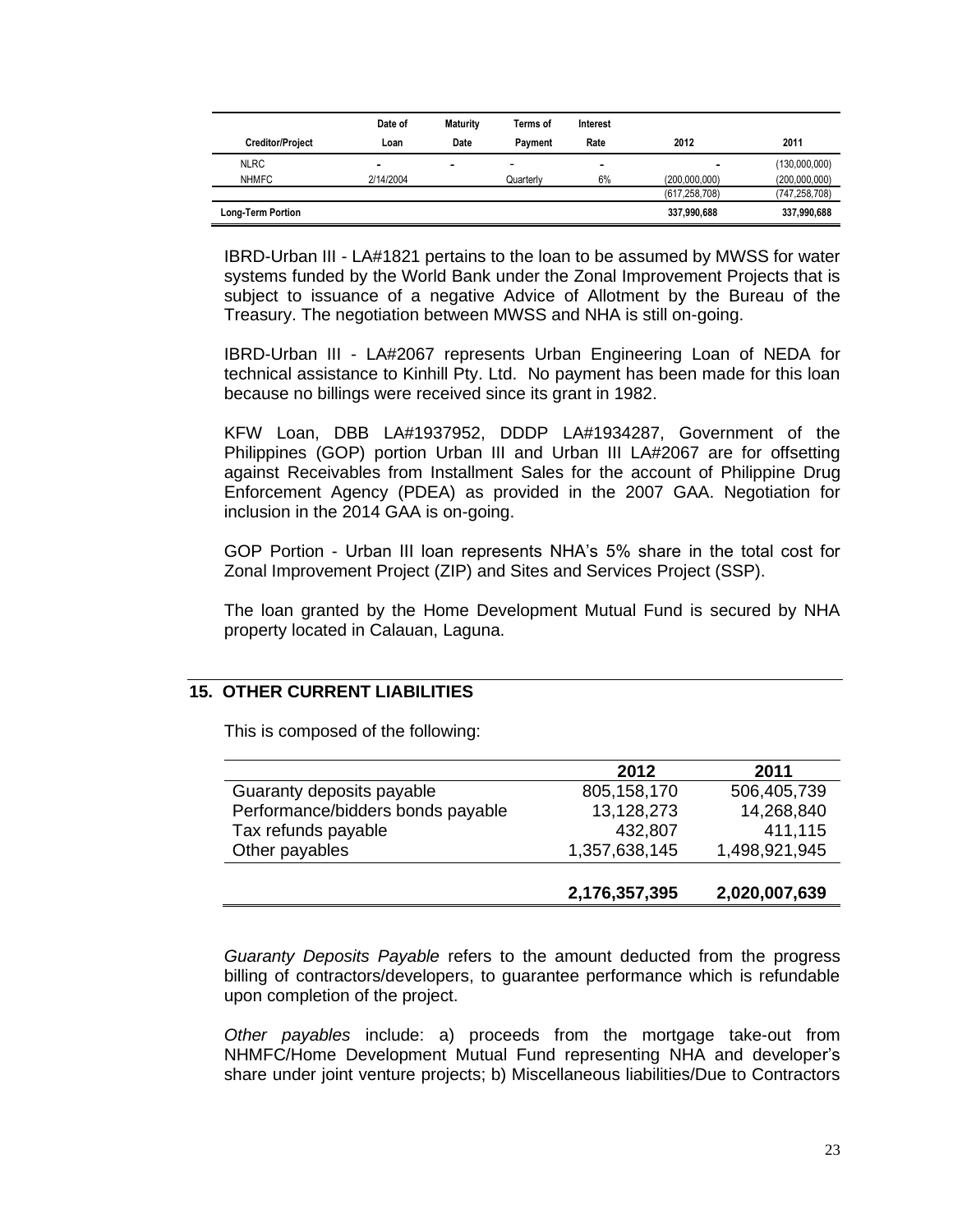consisting of amounts received from prospective buyers, tenants, awardees and contractors to guarantee performance of awarded contracts.

# **16. MORTGAGE PAYABLES**

This account represents Mortgage Payables to Philippine Veterans Bank.

The proceeds of the loan from the Philippine Veterans Bank of P500 million were used to bridge finance acquisition of various lots for the Northrail Relocation Program. This is secured by properties of NHA in Vitas Reclamation Industrial Area (Lot 4C TCT-256032 and Lot 4D TCT-256033) and properties in Pleasant Hills and BLC Pag-asa.

# **17. OTHER PAYABLES**

This account represents contingent liabilities for additional cost to be incurred to complete various projects which are sold, although the projects are not yet completed.

### **18. DEFERRED CREDITS**

This account consists of the following:

|                                                 | 2012          | 2011          |
|-------------------------------------------------|---------------|---------------|
| installment<br>income from<br>Deferred<br>sales | 3,160,697,753 | 2,725,780,899 |
| Depository liabilities-beneficiaries            | 866,840,201   | 435,534,320   |
| <b>Restricted funds (Smokey Mountain)</b>       | 46,904,256    | 40,656,597    |
| Deferred profit - uncollected claims            | 14,788,141    | 14,788,141    |
|                                                 | 4,089,230,351 | 3,216,759,957 |

*Deferred Income from Installment Sales* is the difference between the selling price and cost of sales of lots, houses and lots or units sold.

*Depository Liabilities* includes beneficiaries/buyers' deposit on lots and titles, unapplied collection and rental deposit from beneficiaries of various NHA projects.

Restricted Funds (Smokey Mountain) amounting to P46.904 million pertains to collections from the sale of housing units in the Smokey Mountain Development and Reclamation Project (Now Paradise Heights Housing Project) pending the conveyance to the Authority by HGC of the title of the lots.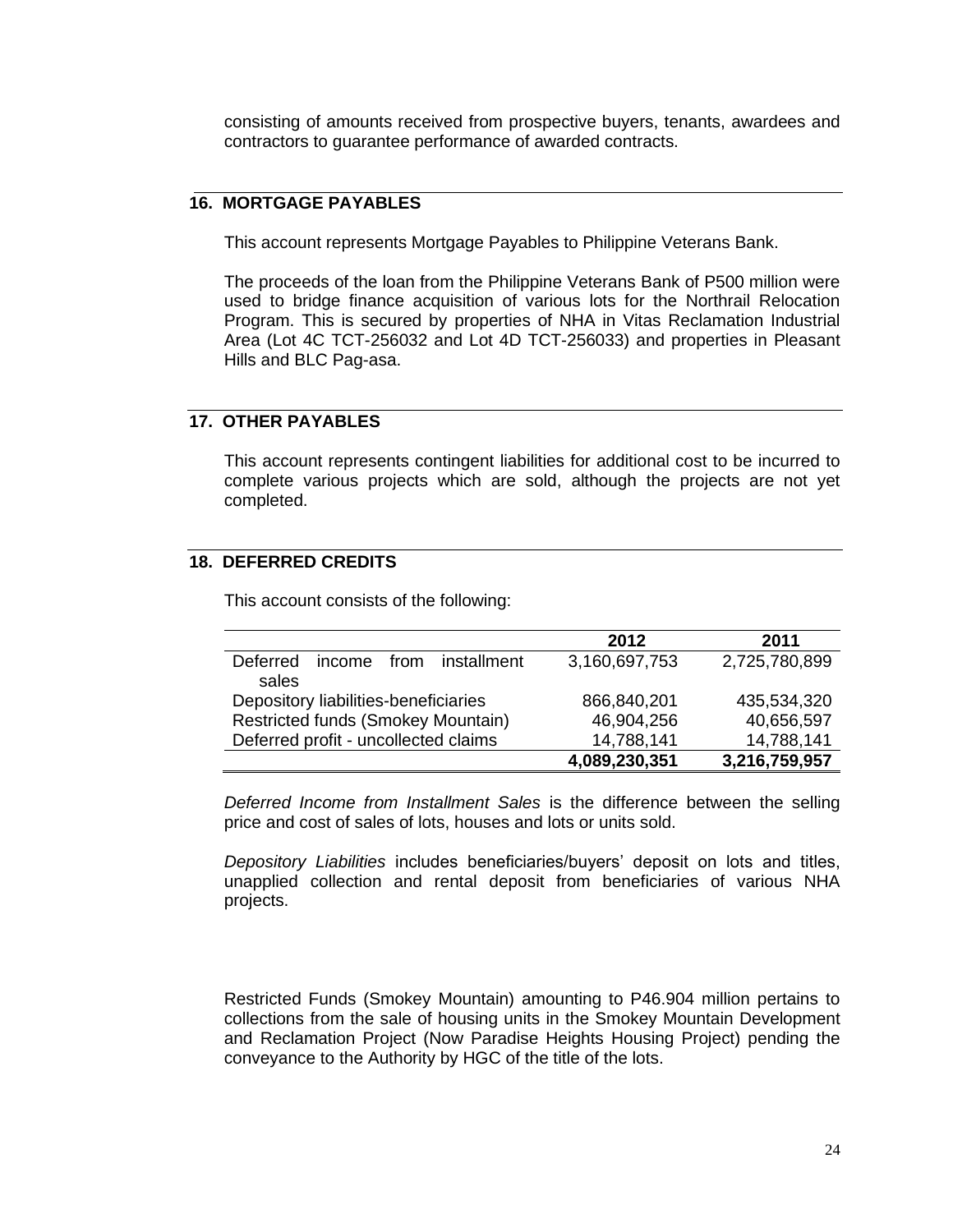*Deferred Profit – Uncollected Claims* represents amount due to G & M Realty Construction & Development Corporation, a joint venture partner, out of over expenditure in the project development of the Consuelo Heights Housing Projects in Tuguegarao, Cagayan per Court Decision for Civil Case No. Q 95- 24669 dated February 2, 1998 and writ of execution dated March 1, 1999.

# **19. CAPITAL STOCK**

The authorized capitalization of the Authority is P5 billion, of which P2.893 billion has been issued by the National Government leaving an unissued capitalization of P2.107 billion.

# **20. MISCELLANEOUS CAPITAL**

This account substantially consists of value of properties received from the national government and private corporations. Details are as follows:

|                                                                       | 2012          | 2011          |
|-----------------------------------------------------------------------|---------------|---------------|
| <b>Vitas Reclamation Project</b>                                      | 1,520,185,412 | 1,520,185,412 |
| <b>Smokey Mountain</b>                                                | 1,403,000,000 | 1,403,000,000 |
| Philippine Centennial Village Project,                                |               |               |
| Taguig                                                                | 242,724,323   | 242,724,323   |
| Lot located in Cebu City                                              | 59,521,773    | 59,521,772    |
| Three (3) lots from the Municipalities<br>of Pasig, Cainta and Taytay | 57,843,697    | 57,843,696    |
| Langa Housing Project,                                                |               |               |
| Surigao del Sur                                                       | 37,820,160    |               |
| Land Cost of Tala I, MRH                                              | 26,209,000    | 26,209,000    |
| Caingin Housing Project, Iloilo City                                  | 26,034,720    |               |
| <b>DAR BPI Compound</b>                                               |               |               |
| (Cresencia Village, Baguio City)                                      | 21,600,000    |               |
| Bagong Silang Project, Phase XI                                       | 21,461,165    |               |
| Lot from Department of Public                                         |               |               |
| Works and Highways                                                    |               | 17,764,646    |
| DPWH, Sta. Ana, Manila                                                | 17,753,150    |               |
| Tala Estate, Caloocan City                                            | 15,460,016    |               |
| Lot located in Brgy. Katipunan,                                       |               |               |
| Quezon City                                                           | 14,513,760    | 14,513,760    |
| Lot in Sta. Ana, Manila from DSWD                                     | 10,826,000    | 10,826,000    |
| Land cost - Maria Orosa and                                           |               |               |
| Jorge Bocobo Housing Project                                          | 108,200       | 108,200       |
| Urban Triangle Development Project                                    |               | 6,127,219,012 |
| Lots located in Baguio City                                           |               | 39,025,061    |
|                                                                       | 3,475,061,376 | 9,518,940,882 |

The amount of P1.520 billion represents the NHA's share in the Vitas Reclamation Project. The value of the lot is computed based on the total lot area of 253,645 square meters multiplied by P6,000, the existing zonal valuation of lot, less development cost.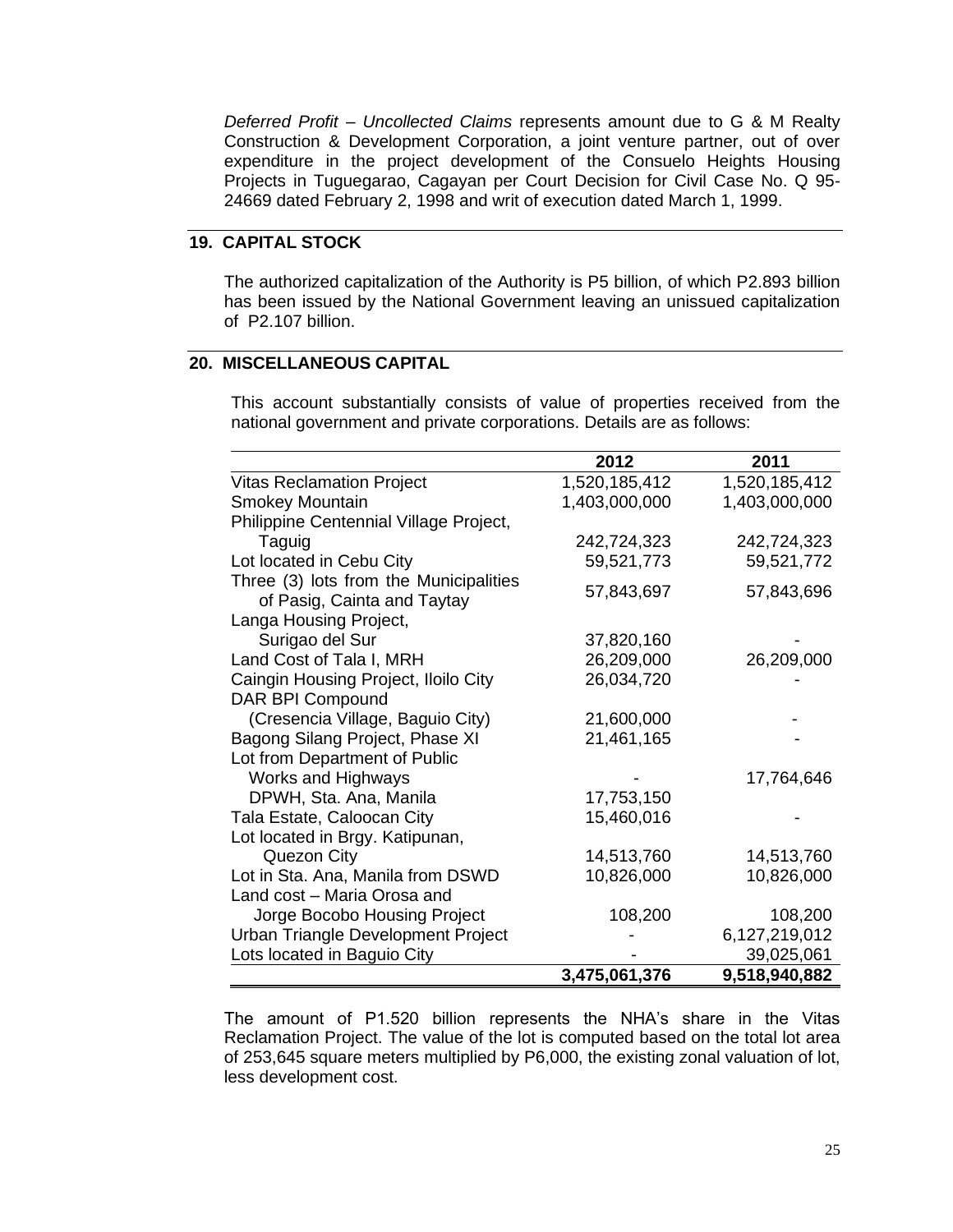The Smokey Mountain certificate represents the value of non-interest bearing participation certificates issued by the Asset Pool due to the conveyance of the Smokey Mountain site and the 79 hectares Manila Bay Foreshore property.

The Philippine Centennial Village Project in Taguig City totaling P242.724 million was transferred by HUDCC to NHA pursuant to Executive Order No. 70/465 as amended.

The land located at Barangay Sambag 2 in Cebu City was conveyed by DOH to the NHA per Memorandum of Agreement dated February 4, 1992 and intended for socialized housing in the area.

The three (3) lots in Pasig, Cainta and Taytay with an area of 171.03 hectares more or less, were transferred to NHA during the last quarter of 1999. These lots are intended for socialized housing under Presidential Proclamation No. 458 dated August 29, 1994.

The amount of P37.820 million represents Lianga Housing Project located at Brgy. Diatagon, Lianga, Surigao del Sur under Presidential Proclamation No. 403 with an area of 27.3958 hectares for disposition in accordance with the provisions of Republic Act No. 7279.

The amount of P26.209 million represents partial land cost of Tala I Medium-Rise Housing (MRH) at P1,000 per square meter, under Presidential Proclamation No. 843 as amended by R.A. 7999 and Proclamation No. 366.

The Caingin Housing Project which has an area of 54,239 square meters situated in the City of Iloilo, Island of Panay under Presidential Proclamation No. 419 is for utilization in relation to socialized housing, urban development, resettlement and slum improvement.

A 9,000 square meter lot located in BPI Compound, Cresencia Village in Baguio City amounting to P21.600 million is intended for socialized housing under Presidential Proclamation No. 360 and MOA dated August 05, 1999, OCT No. P-3045 and Special Patent No. 3659.

The amount of P21.461 million represents project in Bagong Silang, Phase XI under Presidential Proclamation No. 843.

The 20,315 square meter lot located in Sta. Ana, Manila, was transferred by the DPWH to NHA under Proclamation No. 848 dated January 14,1992 as relocation site of the squatters, flood victims and other indigents of Greater Manila area.

The 808 hectare Tala Estate in Caloocan City was transferred to NHA thru Presidential Proclamation No. 843 for various government uses as well as for housing and urban development.

The land located at Barangay Katipunan Quezon City was conveyed by the Local Government of Quezon City per Deed of Reconveyance under Board Resolution No. 4477 dated January 2002, authorizing the conversion of its land use from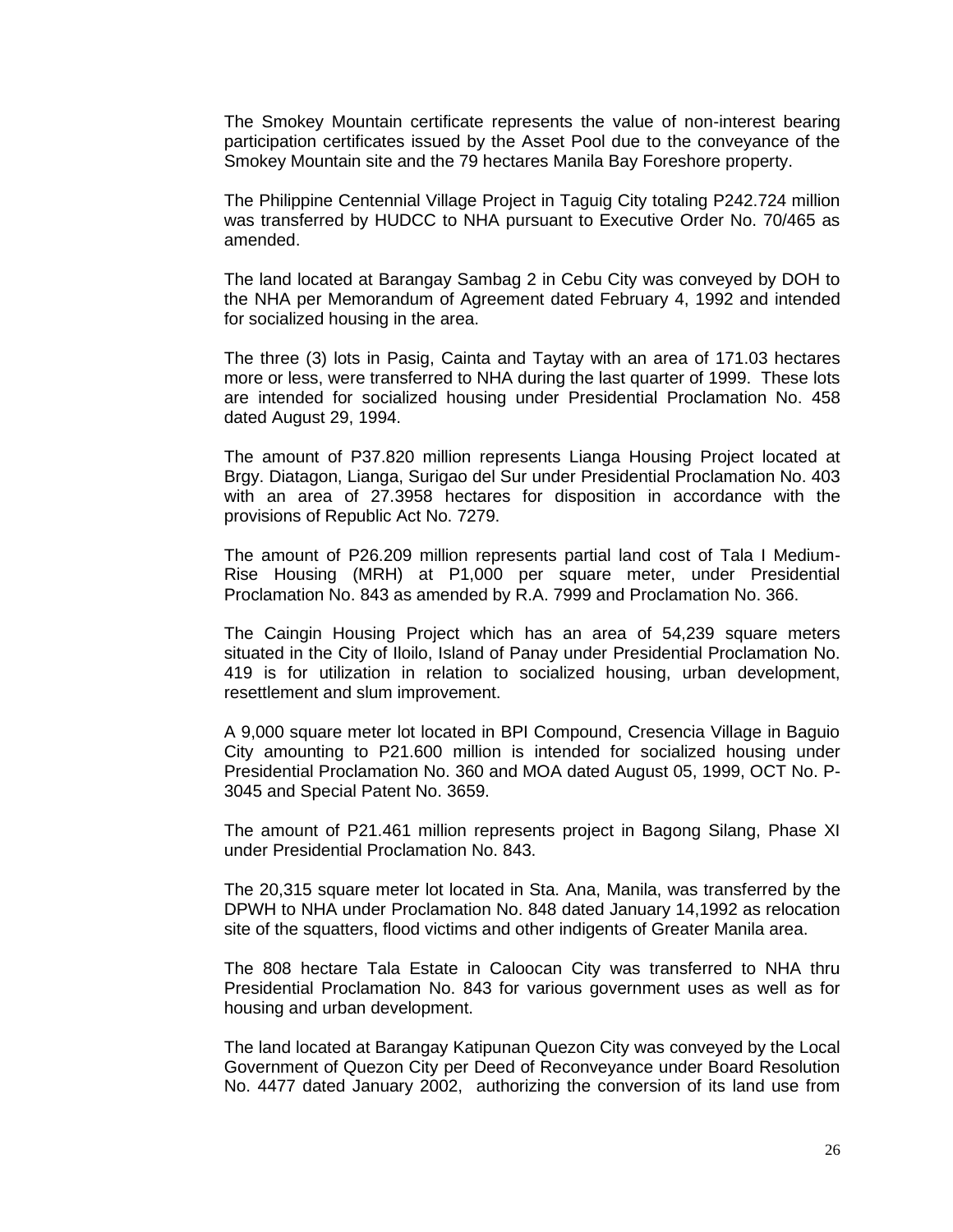slaughter house site to residential lot for proper distribution and award to its occupants.

The 10,826 square meter identified as Lots 6 and 11, Block 22 located at Sta. Ana, Manila from DSWD covered by TCT No. 234394 and 234399 valued at P1,000 per square meter for Barrio Puso Homeowners Association.

\_\_\_\_\_\_\_\_\_\_\_\_\_\_\_\_\_\_\_\_\_\_\_\_\_\_\_\_\_\_\_\_\_\_\_\_\_\_\_\_\_\_\_\_\_\_\_\_\_\_\_\_\_\_\_\_\_\_\_\_\_\_\_\_\_\_

### **21. APPRAISAL CAPITAL**

The amount of P6.127 billion represents the appraised value of the lot located at the Government Center North Triangle, a joint venture project with Ayala Land, Inc. This was reclassified from Miscellaneous Capital to Appraisal Capital in CY 2012.

# **22. SUBSIDY INCOME FROM THE NATIONAL GOVERNMENT**

As of December 31, 2012, the NHA received allotment for various projects and relocation/resettlement and AFP/PNP housing amounting to P26.312 billion, as shown in the succeeding page:

|    |                                                                                                        | <b>Cash Received</b>          |                          |               |                |  |
|----|--------------------------------------------------------------------------------------------------------|-------------------------------|--------------------------|---------------|----------------|--|
|    |                                                                                                        | Advice of<br><b>Allotment</b> | 2012                     | 2011          | <b>Balance</b> |  |
| Α. | Carry Over from prior<br>years<br>obligation-<br>balance                                               |                               |                          |               |                |  |
|    | 2010:                                                                                                  |                               |                          |               |                |  |
|    | Resettlement and<br>Slum Upgrading for<br>Lands<br>Proclaimed as<br>Socialized Housing<br><b>Sites</b> | 100,341,955                   | 100,341,955              | 1,308,138,000 |                |  |
|    | Resettlement project in<br>Irosin<br>Sorsogon                                                          | ۰                             | $\overline{\phantom{a}}$ | 31,520,000    |                |  |
|    |                                                                                                        | 100,341,955                   | 100,341,955              | 1,339,658,000 |                |  |

B. 2011 Appropriations

| Resettlement<br>Program                                                                      | 3,943,318,000 | 1,098,662,000 | 331,682,000   | 2,844,656,000            |
|----------------------------------------------------------------------------------------------|---------------|---------------|---------------|--------------------------|
| Armed Forces of the<br>Phils, and<br><b>Philippine National</b><br>Police Housing<br>Project | 1,200,745,000 | 1,200,745,000 | 3,475,355,000 | $\overline{\phantom{0}}$ |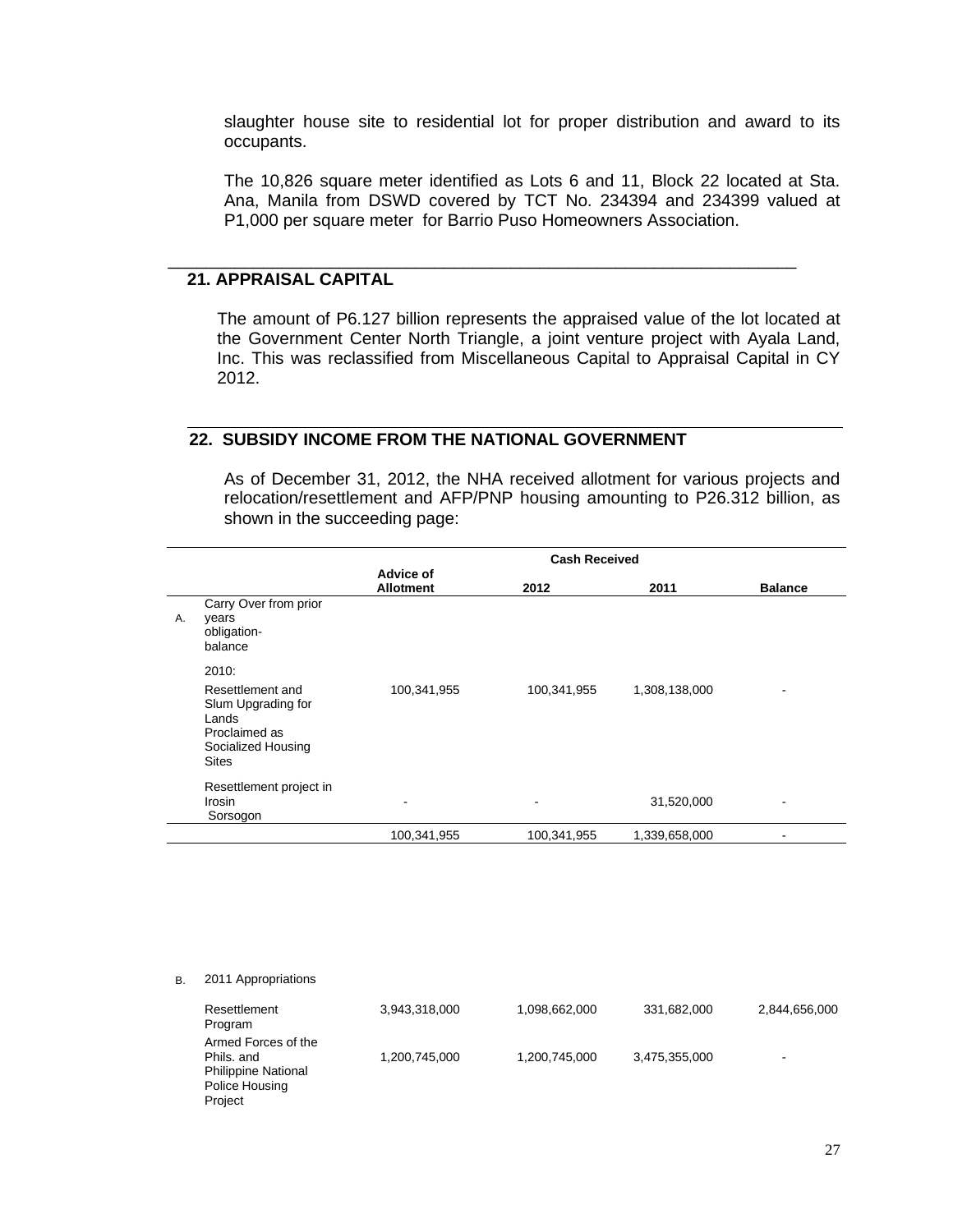|    |                                                                                              | <b>Cash Received</b>                 |               |               |                |
|----|----------------------------------------------------------------------------------------------|--------------------------------------|---------------|---------------|----------------|
|    |                                                                                              | <b>Advice of</b><br><b>Allotment</b> | 2012          | 2011          | <b>Balance</b> |
|    | Iloilo Resettlement<br>Project                                                               | 100,000,000                          |               |               | 100,000,000    |
|    | North Triangle<br><b>Relocation Project</b><br>Housing for Bureau of                         | 450,000,000                          |               |               | 450,000,000    |
|    | Fire<br>Protection (BFP)<br>and Bureau of Jail<br>Management and<br>Penology (BJMP)          | 500,000,000                          | 500,000,000   |               |                |
|    | Five-Year Housing<br>Program for Families<br>living<br>along danger<br>areas in Metro Manila | 10,000,000,000                       | 2,166,835,000 |               | 7,833,165,000  |
|    |                                                                                              | 16,194,063,000                       | 4,966,242,000 | 3,807,037,000 | 11,227,821,000 |
| C. | 2012 Appropriations                                                                          |                                      |               |               |                |
|    | Resettlement<br>Program                                                                      | 5,503,180,000                        |               |               | 5,503,180,000  |
|    | Implementation of<br>AFP & PNP Housing                                                       | 4,514,480,000                        |               |               | 4,514,480,000  |
|    | Project, Phase II                                                                            |                                      |               |               |                |
|    |                                                                                              | 10,017,660,000                       |               |               | 10,017,660,000 |
|    |                                                                                              | 26,312,064,955                       | 5,066,583,955 | 5,146,695,000 | 21,245,481,000 |

# **23. CORRECTION OF PRIOR YEARS' ERRORS**

This account is broken down as follows:

|                                                                                    | 2012            | 2011            |
|------------------------------------------------------------------------------------|-----------------|-----------------|
| Prior Years' Debits -                                                              |                 |                 |
| Adjustments on computation of interest on<br>collection from DOTC from May 2007 to |                 |                 |
| June 2011                                                                          |                 | (192,900,871)   |
| Various adjustments to income                                                      | 887,235         | 66,044,813      |
| Prior years' amortization interest,<br>delinquency interest, notarial fees,        |                 |                 |
| service fees, miscellaneous income                                                 | 66,097,361      | (56, 467, 007)  |
| Prior Years' Credits -                                                             |                 |                 |
| Maintenance and other operating expenses                                           | (347, 252, 557) | (188, 839, 649) |
| Personal services                                                                  | (8,856,530)     | (1,869,044)     |
| Subsidy -                                                                          |                 |                 |
| Liquidation of various resettlement projects                                       | (197,096,343)   | (69, 872, 331)  |
| Northrail/Southrail relocation projects                                            | (30, 471, 981)  | (29, 434, 871)  |
| Smokey Mountain development &                                                      |                 |                 |
| relocation project                                                                 | (1,752,489,700) |                 |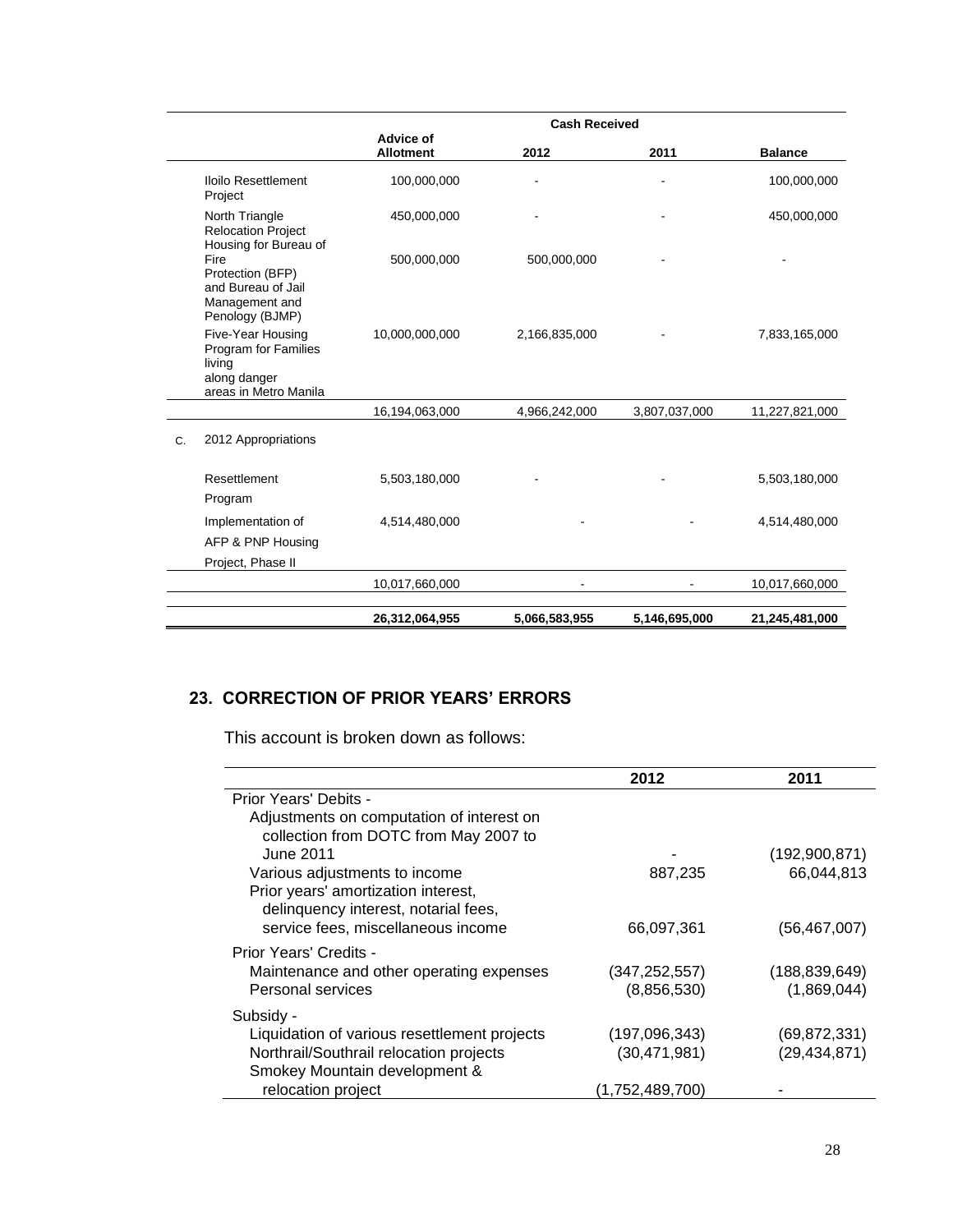| 2012            | 2011          |
|-----------------|---------------|
| (2,269,182,515) | (473.338.960) |

# **24. PENDING CASES IN COURT**

As of December 31, 2012, no provision for liability was recognized or taken up in the books for cases in court because the amount cannot be measured reliably, pending court decision.

The following are the list of the NHA pending cases:

| <b>DOCKET NO.</b>                                                                                   | <b>PROPERTY</b>                   | <b>DESCRIPTION</b>        |
|-----------------------------------------------------------------------------------------------------|-----------------------------------|---------------------------|
| NHA vs. A.C. Yulo, et<br>al. Case No. 1355                                                          | <b>Bacolod City</b>               | <b>Expropriation case</b> |
| Mandurriao Sites &<br>Services Civil Case No.<br>4255                                               | Mandurriao Sites & Services       | <b>Expropriation case</b> |
| NHA vs. Bernabe<br>Noble, et al. Case No.<br>7847                                                   | Lapasan, Cagayan de Oro<br>City   | <b>Expropriation case</b> |
| NHA vs. City of<br>Cagayan de Oro, et al.<br>Civil Case No. 7465                                    | Macabalan, Cagayan de Oro<br>City | <b>Expropriation case</b> |
| NHA vs. Casimiro<br>Tamparong, et al. Civil<br>Case No. 7464                                        | Puntod, Cagayan de Oro City       | <b>Expropriation case</b> |
| NHA vs. Celso delos<br>Angeles, et al. Civil<br>Case No. 39068                                      | Karangalan, Pasig City            | <b>Expropriation case</b> |
| NHA vs. Aurea Abrera,<br>et al. Case No. 58413<br>RTC, Br. 71, Pasig City<br>C.A. G.R. CV No. 66162 | West Crame, San Juan, M.M.        | <b>Expropriation case</b> |
| NHA vs. Elisa Cabrera<br>Luna, et al. Case No. C-<br>10688                                          | Bagong Barrio, Caloocan City      | <b>Expropriation case</b> |
| NHA vs. Ruperto<br>Marero, et al. Case No.<br>27933                                                 | <b>Antipolo City</b>              | <b>Expropriation case</b> |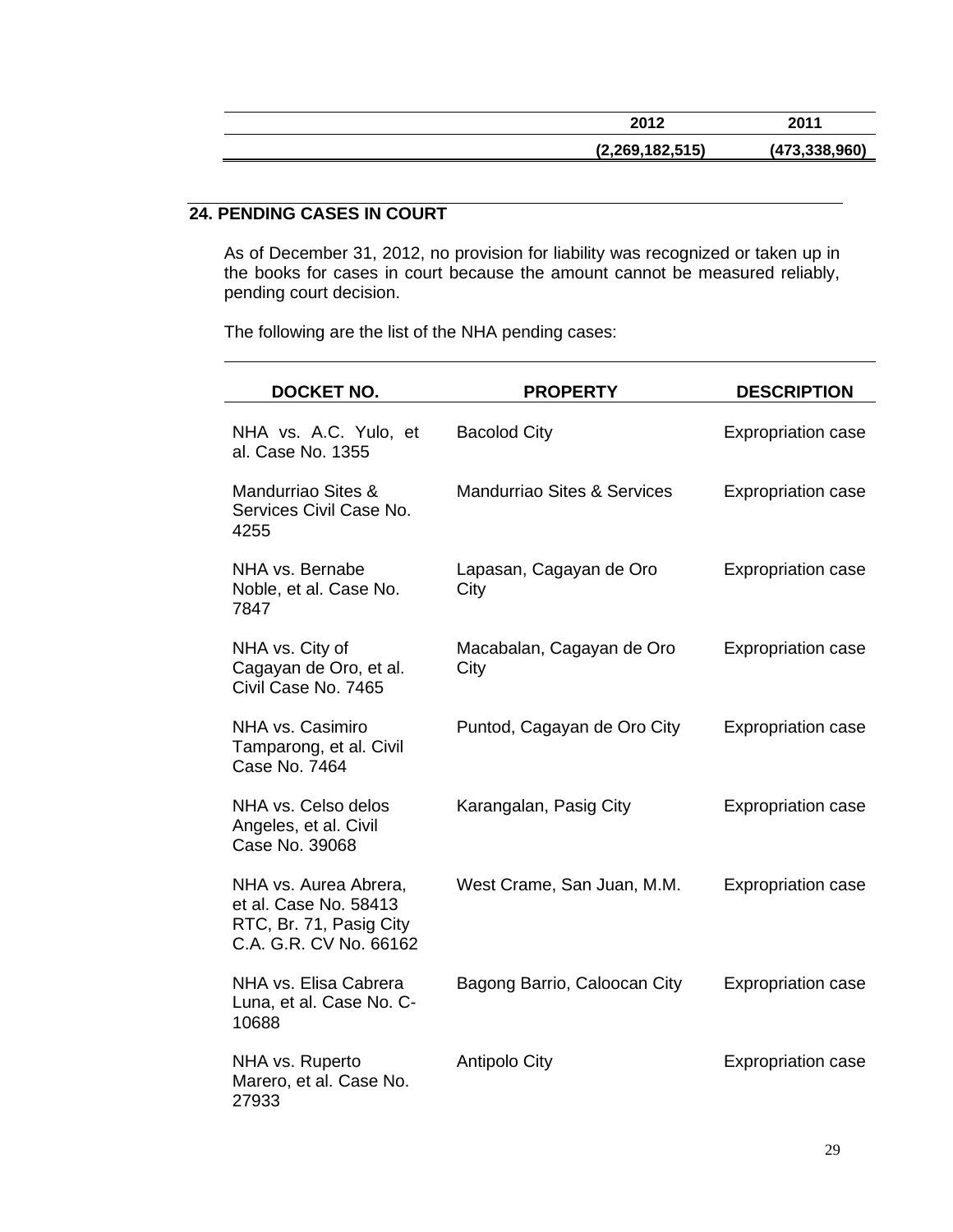| <b>DOCKET NO.</b>                                                                                                                    | <b>PROPERTY</b>                       | <b>DESCRIPTION</b>            |
|--------------------------------------------------------------------------------------------------------------------------------------|---------------------------------------|-------------------------------|
| NHA vs. Virginia<br>Pabelico, et al. CA GR-<br>CV-70216/Case No. 88-<br>45629                                                        | St. Ana, Manila                       | <b>Expropriation case</b>     |
| NHA vs. Jaime Pajara,<br>et al.                                                                                                      | Kadungganan, Sagkahan,<br>Leyte       | <b>Expropriation case</b>     |
| NHA vs. Patricia L.<br>Tiongson, et al. CC No.<br>87-42018 and CC No.<br>87-42019, RTC Br. 41,<br>Manila (CA GR CV No.<br>37367)     | Tambunting, Tondo, Manila             | <b>Expropriation case</b>     |
| NHA vs. Patricia L.<br>Tiongson, et al. CC No.<br>C-87-42017 and CC No.<br>87-42016, RTC Br. 40,<br>Manila (CA GR CV<br>37367)       | Sunog Apog, Tondo, Manila             | <b>Expropriation case</b>     |
| NHA vs. Humberto<br>Villareal, et al. SCA-<br>007-01, RTC Br. 17,<br>Roxas City                                                      | Brgy. Poblacion Sur, Ivisan,<br>Capiz | <b>Expropriation case</b>     |
| <b>First United Contractors</b><br>Corporation vs. NHA<br>CIAC Case No. 14-<br>20031                                                 | Antipolo, Rizal                       | With Notice of<br>Garnishment |
| R-II Builders, Inc.<br>(Petitioner) vs. Home<br><b>Guaranty Corporation,</b><br>et al. (Respondents)<br>Civil Case No. 08-<br>120402 | Tondo, Manila                         | <b>Expropriation case</b>     |
| <b>DASMARINAS BAGONG BAYAN</b><br>NHA vs. Sotero Alvaran,<br>Case No. TG-358<br>(Encabo Property)                                    |                                       | <b>Expropriation case</b>     |
| NHA vs. Asislo Toledo                                                                                                                |                                       | <b>Expropriation case</b>     |

NHA vs. Asislo Toledo (formerly owned by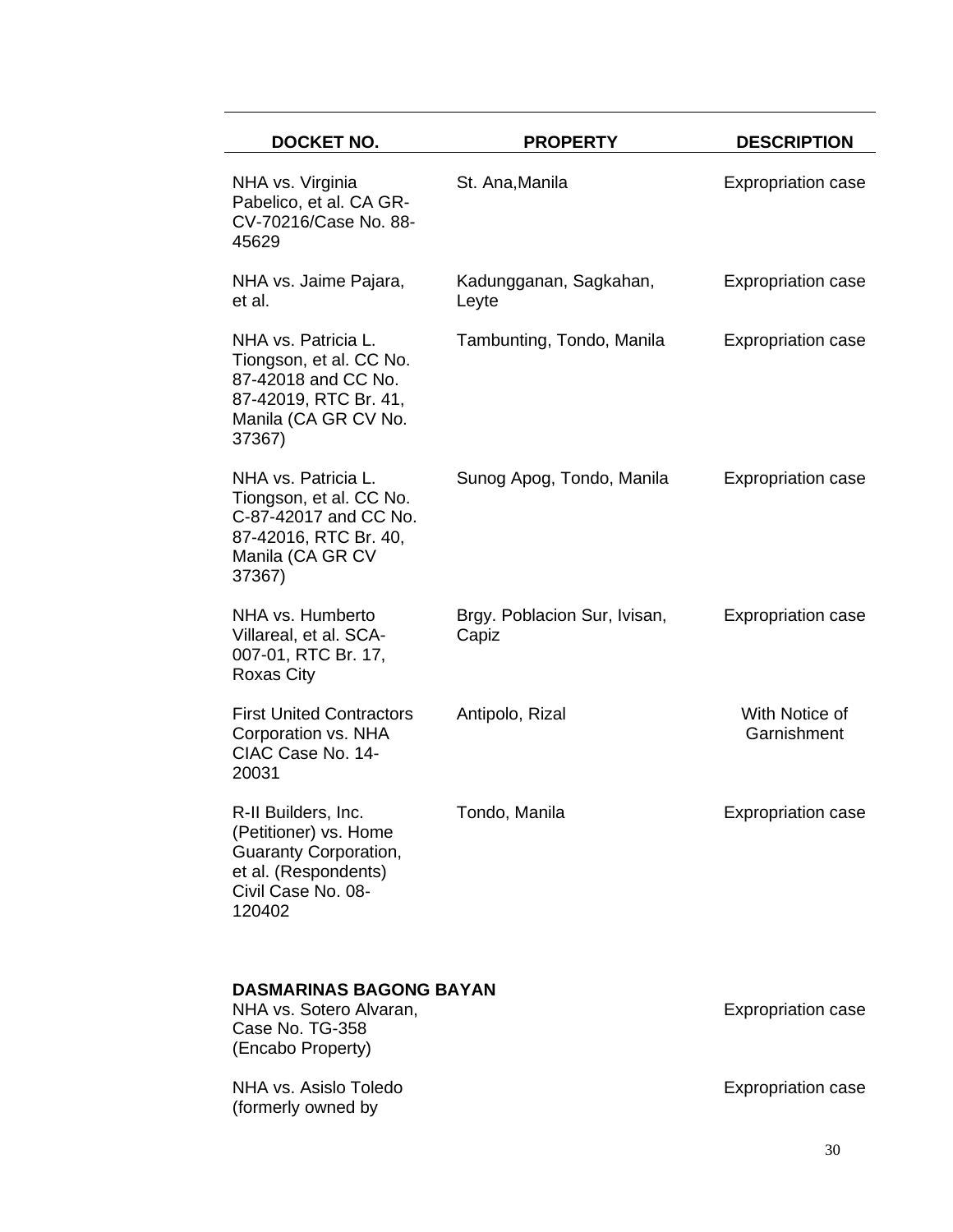| <b>DOCKET NO.</b> | <b>PROPERTY</b> | <b>DESCRIPTION</b> |
|-------------------|-----------------|--------------------|

Luciano Austria), Case No. TG-385 & TG-386

NHA vs. Felipe Ilano, Case No. TG-421

Expropriation case

# **GRACE PARK SUBDIVISION/BARRIO RODRIGUEZ, CALOOCAN CITY Handled by the Office of the Government Corporate Counsel**

| NHA vs. Domingo Lim,<br>et al. CC No. C-6226<br>GR No. 116176 RTC,<br><b>Caloocan City</b>                        | Grace Park Subd., Caloocan<br>City | <b>Expropriation case</b> |
|-------------------------------------------------------------------------------------------------------------------|------------------------------------|---------------------------|
| NHA vs. Julia Diez, et<br>al. CA GR CV No.<br>10200-10212, GR<br>110770                                           | Grace Park Subd., Caloocan<br>City | <b>Expropriation case</b> |
| NHA vs. Fermin<br>Manapat CC No. C-<br>6229, RTC, Caloocan<br>City, GR L-118625, GR<br>110478, 110482-93          | Grace Park Subd., Caloocan<br>City | <b>Expropriation case</b> |
| Rosemarie A. Guanzon,<br>GR No.110462-74                                                                          | Grace Park Subd., Caloocan<br>City | <b>Expropriation case</b> |
| NHA vs. Maximo<br>Laberanes, et al. CC<br>No. 6231 RTC-<br>Caloocan City, CA GR<br>No. 10200-10212                | Grace Park Subd. Caloocan<br>City  | <b>Expropriation case</b> |
| NHA vs. Cesario Vega,<br>et al. CC No. C-6435,<br>RTC - Caloocan City,<br>CA GR CV 10200-<br>10212 (consolidated) | Grace Park Subd. Caloocan<br>City  | <b>Expropriation case</b> |
| NHA vs. Conrado Ng<br>Cinco, CC No. C-6234,<br>RTC-Caloocan City                                                  | Grace Park Subd. Caloocan<br>City  | <b>Expropriation case</b> |
| NHA vs. Alfredo de<br>Guzman et al. CC No.<br>C-6255, RTC-Caloocan<br>City, CA GR CV 10200-                       | Grace Park Subd. Caloocan<br>City  | <b>Expropriation case</b> |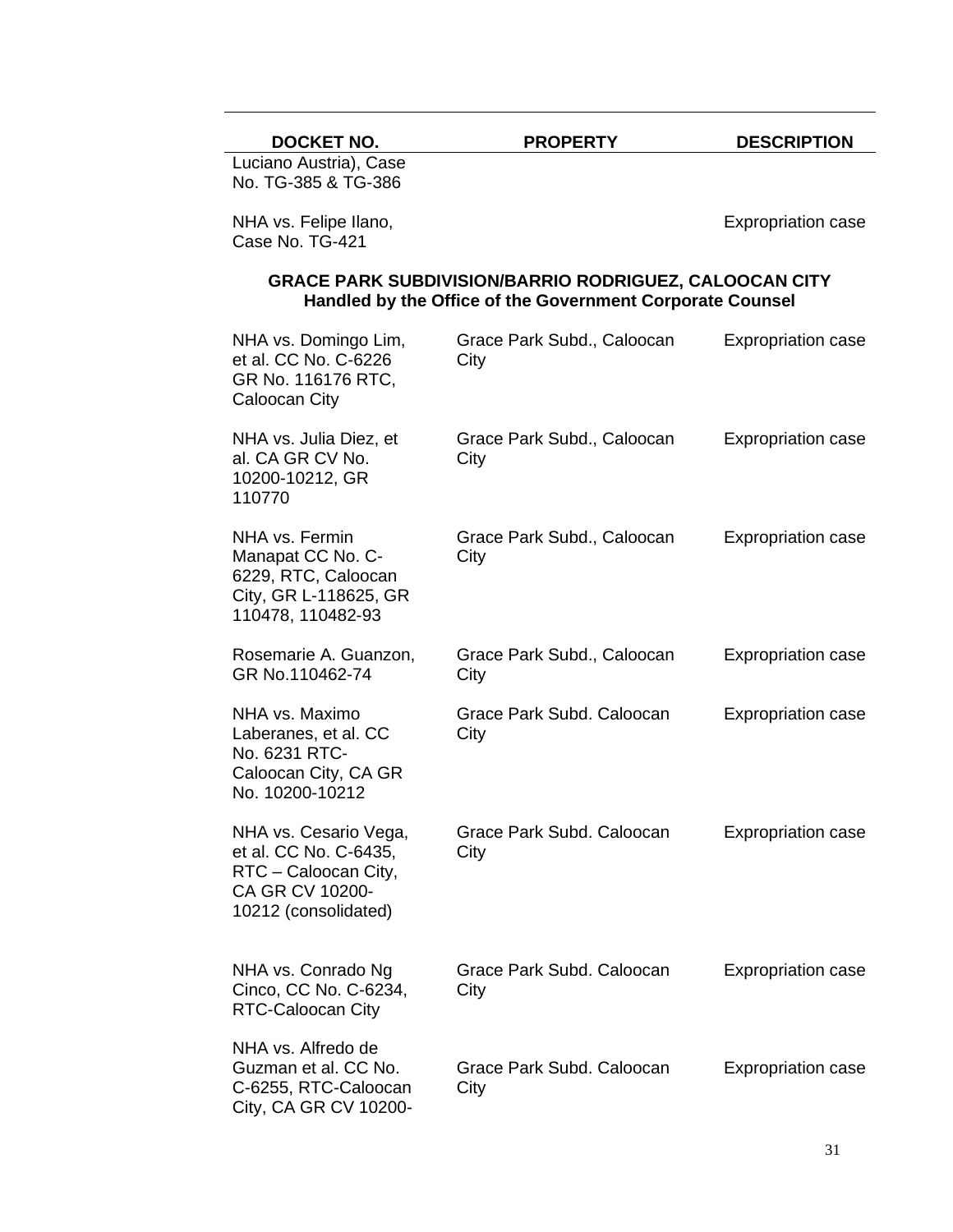| <b>DOCKET NO.</b>                                                                                                                 | <b>PROPERTY</b>                    | <b>DESCRIPTION</b>        |
|-----------------------------------------------------------------------------------------------------------------------------------|------------------------------------|---------------------------|
| 10212 (consolidated)                                                                                                              |                                    |                           |
| NHA vs. Lucas Salonga<br>CC No. C-6235, RTC-<br>Caloocan City, CA GR<br>CV No. 10200-10212<br>(consolidated)                      | Grace Park Subd. Caloocan<br>City  | <b>Expropriation case</b> |
| NHA vs. Dominador<br>Ramos CC No. C-6228,<br>RTC-Caloocan, CA GR<br>CV 10200-10212<br>(consolidated)                              | Grace Park Subd. Caloocan<br>City  | <b>Expropriation case</b> |
| NHA vs. Aurora Dy-Dela<br>Costa, et al. CC No. C-<br>6230, RTC - Caloocan<br>City, CA GR CV 10200-<br>10212 (consolidated)        | Grace Park Subd, Caloocan<br>City  | <b>Expropriation case</b> |
| NHA vs. Roman<br>Catholic Archbishop of<br>Manila, CC No. C-6625,<br>RTC-Caloocan City, CA<br>GR CV 10200-10212<br>(consolidated) | Grace Park Subd. Caloocan<br>City  | <b>Expropriation case</b> |
| NHA vs. Carco Motor<br>Sales, Inc. CC No. C-<br>6237, RTC Caloocan<br>City, (consolidated)                                        | Grace Park Subd. Caloocan<br>City  | <b>Expropriation case</b> |
| NHA vs. Carco Motors/<br>Philtrust Bank, CC No.<br>$C-6236$                                                                       | Garce Park Subd., Caloocan<br>City | <b>Expropriation case</b> |
| NHA vs. Virginia Castro,<br>et al., CC No. C-6226,<br>RTC-Caloocan City, CA<br>GR CV 27159 CC No.<br>$C-6226$                     | Grace Park Subd. Caloocan<br>City  | <b>Expropriation case</b> |
| NHA vs. John C. Lee,<br>CC No. C-6233, RTC-<br>Caloocan City, CA GR<br>CV No. 10200-10212                                         | Grace Park Subd. Caloocan<br>City  | <b>Expropriation case</b> |
| NHA vs. Angelita Puno,                                                                                                            | Grace Park Subd. Caloocan          | <b>Expropriation case</b> |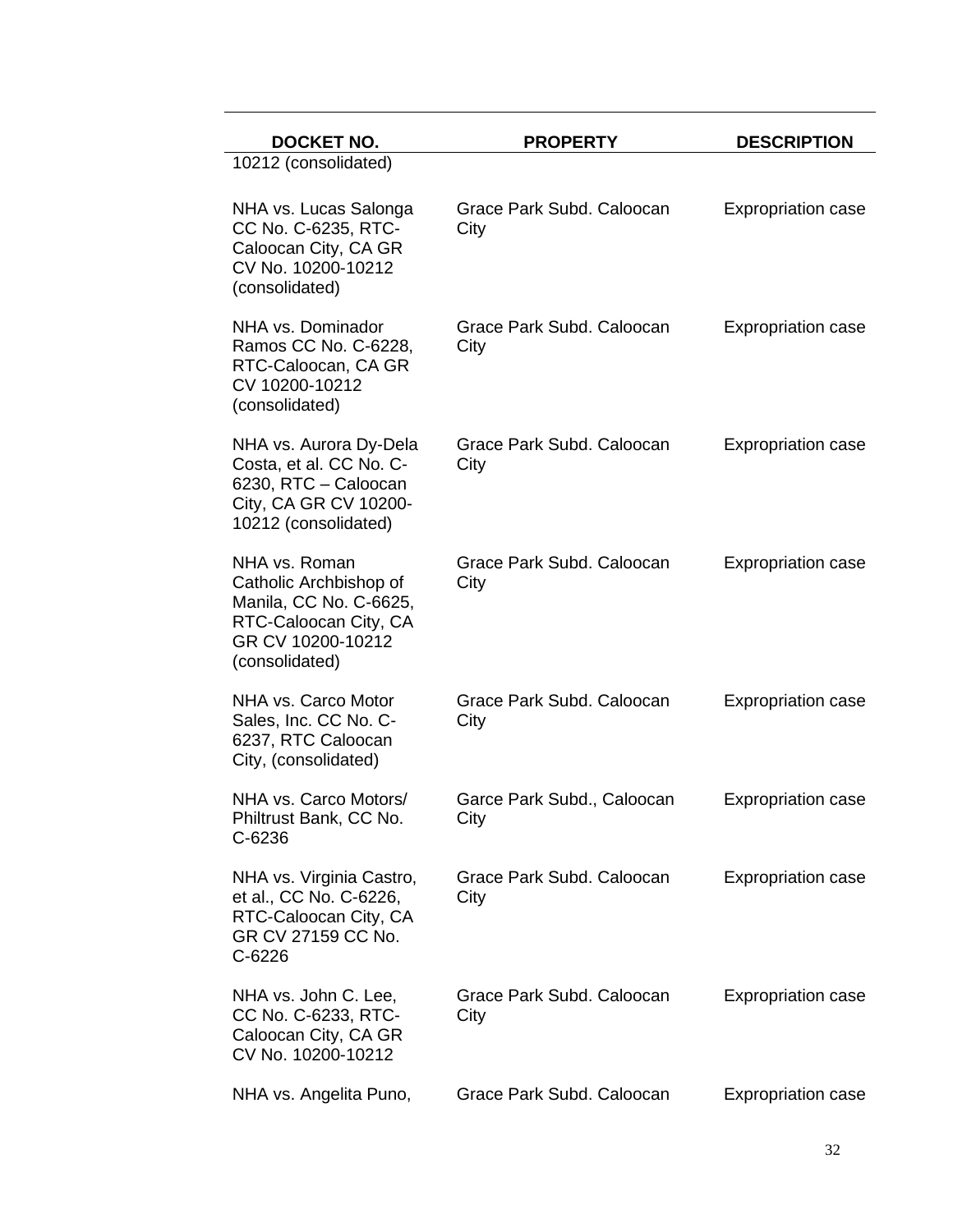| DOCKET NO.                                                                                                                                  | <b>PROPERTY</b>                   | <b>DESCRIPTION</b>        |
|---------------------------------------------------------------------------------------------------------------------------------------------|-----------------------------------|---------------------------|
| CC No. C-6232, RTC-<br>Caloocan City, CA GR<br>CV 10200-10212                                                                               | City                              |                           |
| NHA vs. Juan Puno and<br>Carmencita Cayanan,<br>CC No. C-6238, RTC-<br>Caloocan, CA GR CV<br>10200-10212                                    | Grace Park Subd, Caloocan<br>City | <b>Expropriation case</b> |
| NHA vs. Sps. Elias and<br>Inocencia Cuyugan,<br>Juan Puno and<br>Carmencita, CC No. C-<br>6226, RTC-Caloocan<br>City, GR No. 110530-<br>421 | Grace Park Subd, Caloocan<br>City | <b>Expropriation case</b> |

# **25. SUPPLEMENTARY INFORMATION REQUIRED UNDER BUREAU OF INTERNAL REVENUE REGULATION 15-2010**

In compliance to the above regulation, the following taxes and withholding taxes were paid and accrued in CY 2012:

| Taxes paid in 2012                       |            |
|------------------------------------------|------------|
| On compensation                          | 63,960,283 |
| Expanded                                 | 13,033,478 |
| VAT & Other Percentage Tax               | 7,765,183  |
|                                          | 84,758,944 |
| Add: Taxes withheld (to be paid in 2013) |            |
| On compensation                          | 8,872,270  |
| Expanded                                 | 1,613,093  |
| VAT & Other Percentage Tax               | 998,822    |
|                                          | 11,484,185 |
|                                          | 96,243,129 |

### **26. TRUST FUNDS**

### **NATIONAL GOVERNMENT CENTER (NGC)**

On March 29, 2005, the Home Guaranty Corporation (HGC) transferred to the NHA the operations and management of the National Government Center (NGC) Housing Project, by virtue of Republic Act No. 9207, otherwise known as the National Government Center (NGC) Housing and Land Utilization Act of 2003. Under this Act, the NHA was made the trustee of the NGC Housing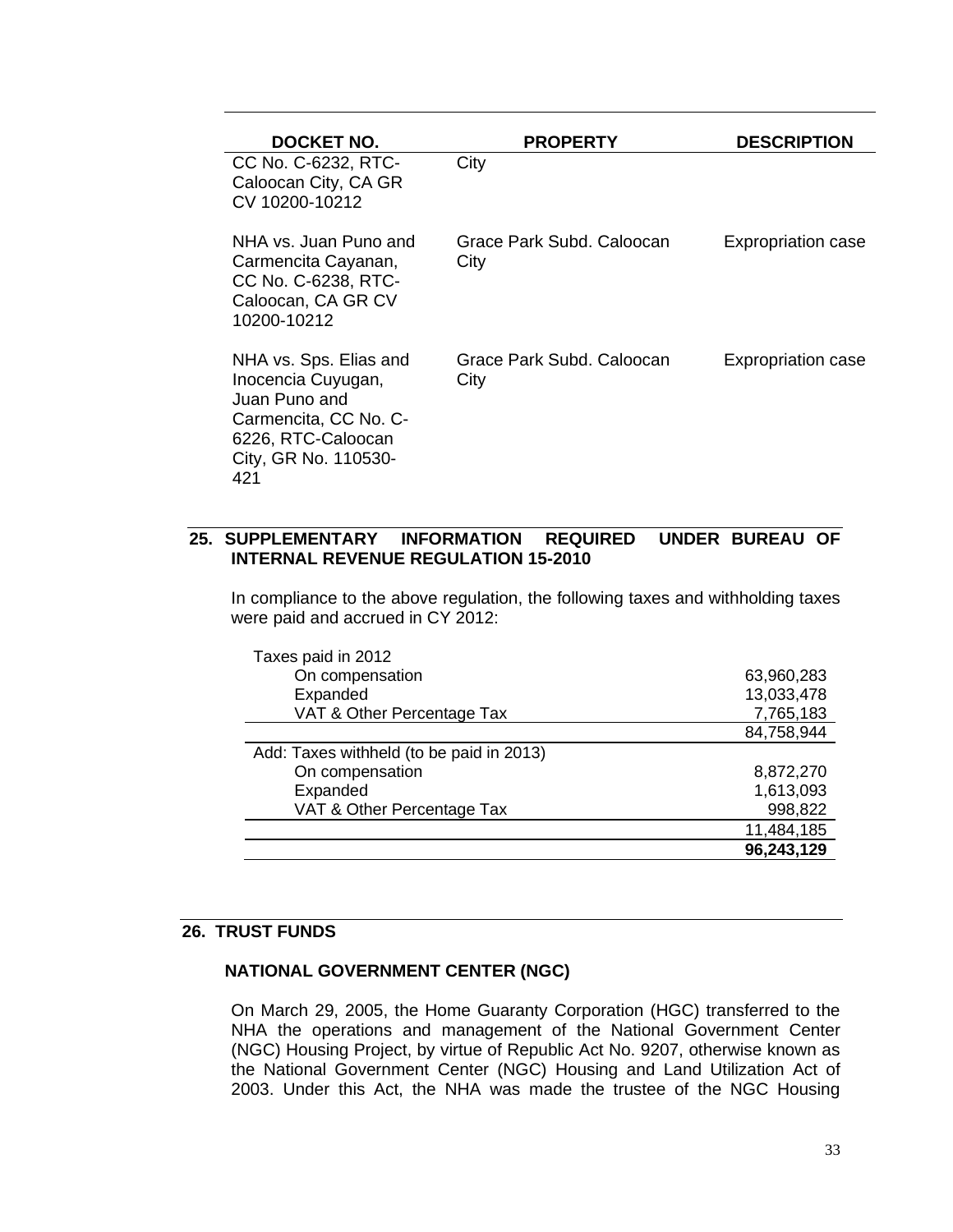Project (East and West) excluding those where the Home Guaranty Corporation (HGC) has acquired proprietary interest.

Prior to its transfer to NHA, the NGC Housing Project came into existence by virtue of Proclamation No. 137 dated August 11, 1987, thereby segregating lands covering more or less 150 hectares from the National Government Center situated at West of Commonwealth Avenue, Quezon City to be utilized as socialized housing for the beneficiaries living thereat. In April 1998, Proclamation No. 1169 was issued excluding additional portion of land in the east side (approximately 238 hectares) and declaring the same for development and disposition into a mixed use for government complexes, buildings and offices, socialized housing and other purposes.

| <b>Particulars</b>              | 2012          | 2011            | Increase /<br>(Decrease) |
|---------------------------------|---------------|-----------------|--------------------------|
| A. Financial Position           |               |                 |                          |
| Assets                          | 665.341.940   | 613.599.594     | 51.742.346               |
| Liabilities                     | 807,939,928   | 748.886.662     | 59,053,266               |
| Equity                          | (142,597,988) | (135, 287, 068) | (7,310,920)              |
|                                 |               |                 |                          |
| <b>B. Results of Operations</b> |               |                 |                          |
| Revenue from General Income     | 7,293,241     | 5.974.149       | 1,319,092                |
| <b>Operating Expenses</b>       | 18,607,480    | 28,739,834      | (10,132,354)             |
| Loss from Operations            | (11,314,239)  | (22, 765, 685)  | 11,451,446               |
| Other Income                    | 2,414,931     | 2,367,685       | 47,246                   |
| <b>Net Loss</b>                 | (8,899,308)   | (20,398,000)    | 11,498,692               |

#### **FINANCIAL HIGHLIGHTS**

#### **PINATUBO PROJECT MANAGEMENT OFFICE (PPMO)**

Executive Order No. 552 dated August 1, 2006, mandates the Housing and Urban Development Coordinating Council (HUDCC) to transfer the administration and management of the Mt. Pinatubo Lowland Communities and all other functions performed by the Pinatubo Project Management Office (PPMO) to the National Housing Authority (NHA).

The NHA shall establish a Trust Fund for the Mt. Pinatubo and maintain a separate set of books independent from the books and records of the NHA.

The HUDCC turned-over fourteen (14) lowland resettlement sites, various assets, liabilities and capital as of July 31, 2006. Recording of assets and liabilities were taken up in the books. Collection and disbursements were reclassified from NHA books to Mt. Pinatubo books.

As of December 31, 2012, PPMO fund resources amounted to P2,602,588,332, and from its operations, it incurred a net loss of P2,718,681.